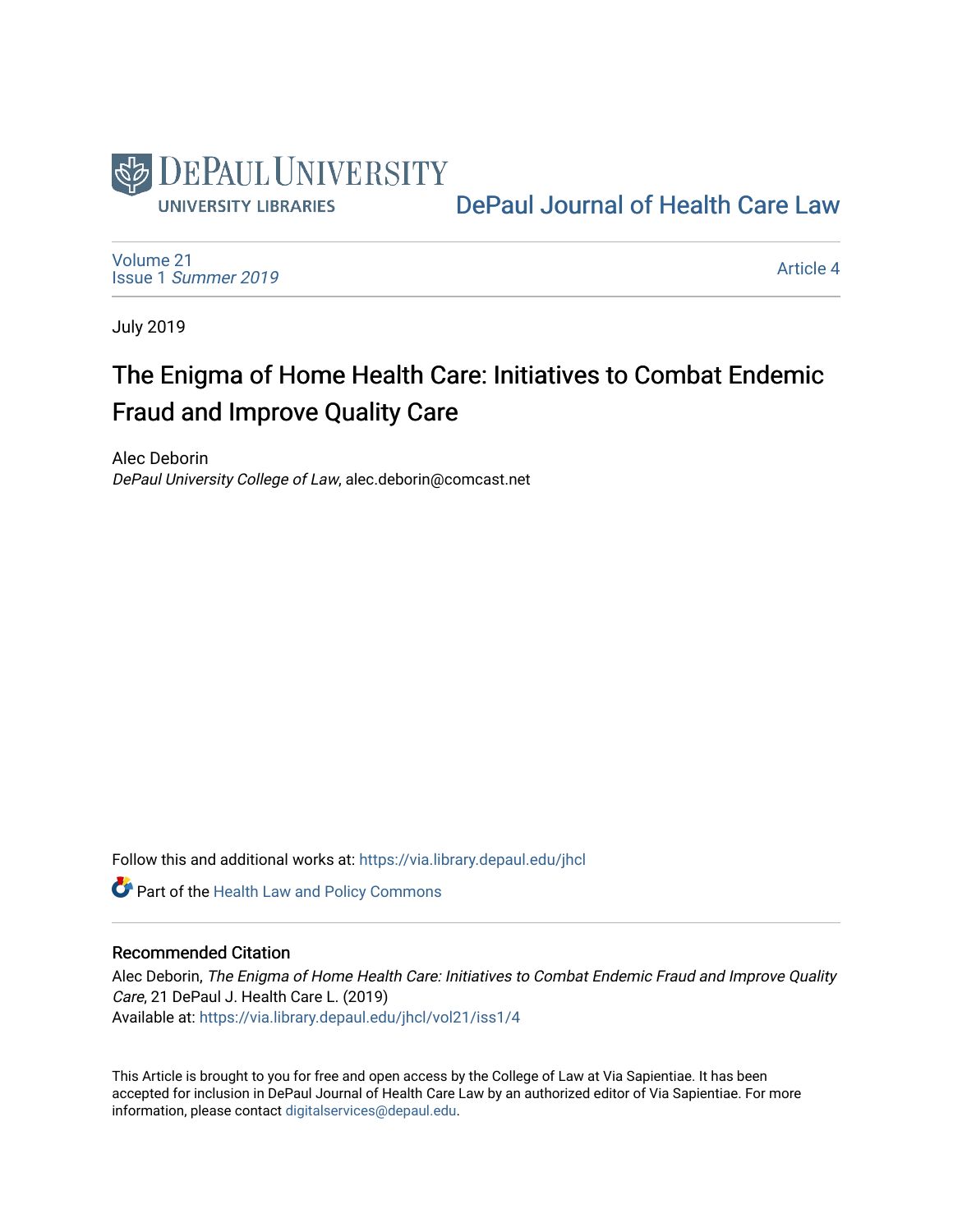## **THE ENIGMA OF HOME HEALTH CARE: INITIATIVES TO COMBAT ENDEMIC FRAUD AND IMPROVE QUALITY OF CARE** Alec B. Deborin\*

## **I. Introduction**

On December 4, 2018, Alexander Ros Lazo, owner and operator of T.LC. Health Services, pleaded guilty for paying kickbacks and bribes in exchange for home health care prescriptions and referrals of Medicare beneficiaries to T.L.C., his home health agency ("HHA").<sup>1</sup> Perhaps even more problematic to patient health and safety, T.L.C. had been billing Medicare for occupational and therapy services rendered by a co-conspirator who was not even licensed to practice therapy.<sup>2</sup> This \$8.6 million fraud scheme is a mere snapshot of the pervasive and harmful fraudulent practices conducted by some HHAs throughout the country which drains limited government resources, including Medicare, and threatens patient safety in favor of increasing patient volume and revenue. Ultimately, our aging, homebound parents and grandparents suffer the effects of the fraudulent practices committed by various HHAs.

For hundreds of years, home health care has been the dominant form of medical care provided to individuals. It was not until the early 20th century and advances in modern medicine that hospitals overtook home health care services as the primary venue for the provision of medical services. Due to an aging population and an increasingly patient-focused health care system, home health care has once again become an increasingly relevant and crucial sector within America's health care system. Claiming a 3% share of overall health care expenditures in

<sup>\*</sup>Alec B. Deborin is a 2019 graduate of DePaul University College of Law.

<sup>1</sup> DEPARTMENT OF JUSTICE, *Florida Home Health Services Company Owner and Co-Conspirator Plead Guilty for Roles in \$8.6 Million Health Care Fraud Scheme* (Dec. 4, 2018), *at* https://www.justice.gov/opa/pr/florida-homehealth-services-company-owner-and-co-conspirator-plead-guilty-roles-86-million. 2 *Id*.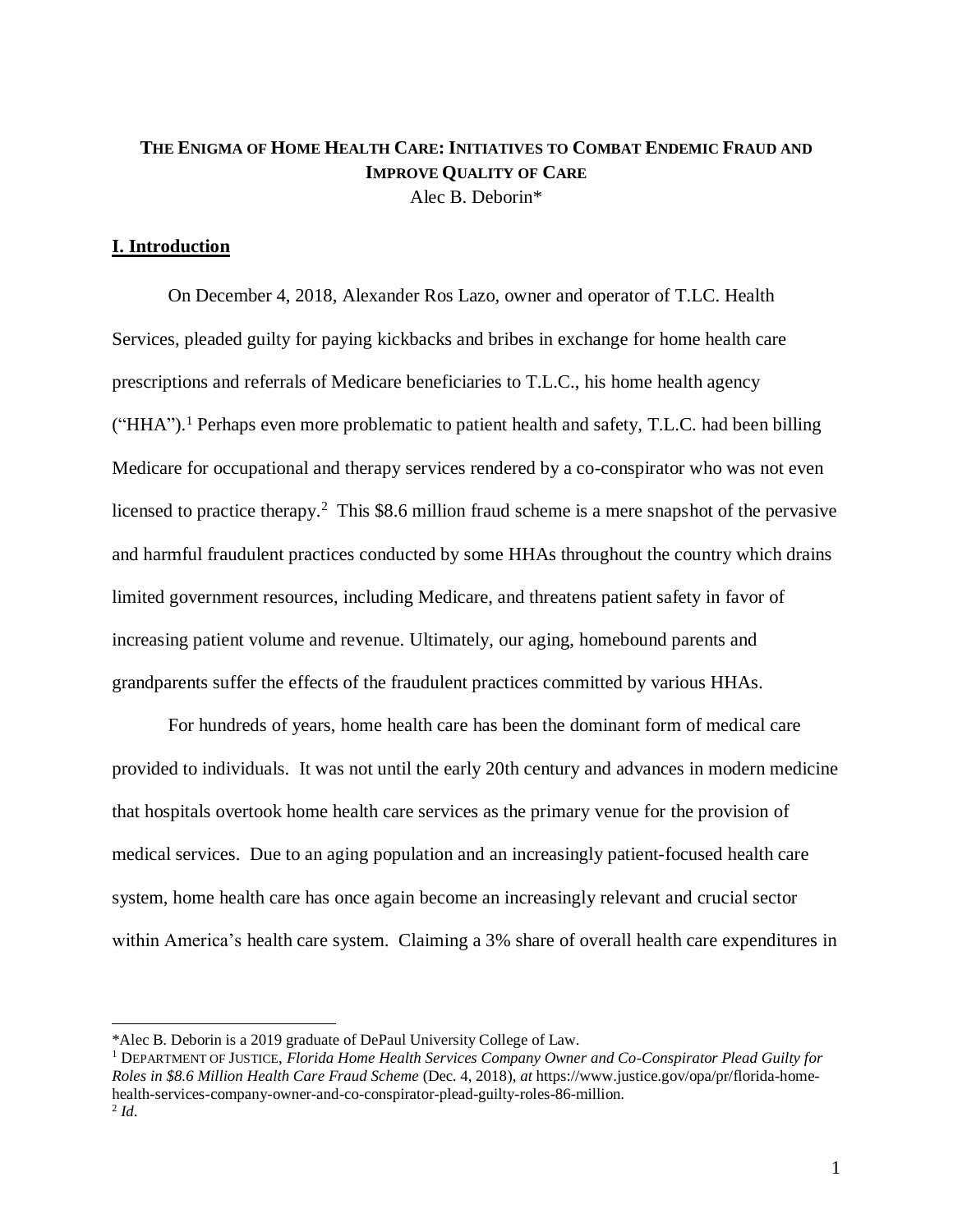2017, or \$97 billion, this sector has rapidly grown in recent years, acting both as a cheaper alternative and supplement to more traditional hospitals, especially for chronic care individuals.<sup>3</sup> Of this spending, 77% is comprised of Medicaid and Medicare expenditures, making government expenditure a significant amount of total home health spending.<sup>4</sup> The trend toward home health care has only risen in recent years: home health care has seen an approximately 20% increase in home and community-based providers since 1995.<sup>5</sup> This number will only continue to grow; the Bureau of Labor Statistics projected that demand for home health aides will increase by 48% between 2012 and 2022.<sup>6</sup>

It is clear that America's health care system, including home health care, is a complicated and inefficient system that needlessly raises costs. Although health care expenditure slowed in recent years, it is projected to rise at an average rate of 5.5 percent per year between 2018 and 2027, reaching nearly \$6.0 trillion by  $2027$ .<sup>7</sup> As health care costs continue to increase beyond the rate of inflation, fewer Americans will be able to afford highquality care. An increased focus on home health care may actually be part of the solution in lowering overall costs and improving the quality of care in the American health care system: it could provide better, individualized care while simultaneously delivering a more economically viable alternative to hospitals.<sup>8</sup> Indeed, home health care provides valuable services for the

<sup>3</sup> CMS.GOV., *National Health Expenditure Highlights,* https://www.cms.gov/Research-Statistics-Data-and-Systems/Statistics-Trends-and-Reports/NationalHealthExpendData/Downloads/highlights.pdf (last visited Dec. 11, 2018); *see generally* Rabah Kamal & Cynthia Cox, *How Has U.S. Spending on Healthcare Changed Over Time?,* PETERSON-KAISER: HEALTH SYS. TRACKER (Dec. 10, 2018), *at* https://www.healthsystemtracker.org/chartcollection/u-s-spending-healthcare-changed-time/#item-start (charts showing despite the slowing rate of health expenditures in recent years, rates are rising again in line with long-term trends).

<sup>4</sup> *Id.* 

<sup>5</sup> Steven Landers et al., *The Future of Home Health Care: A Strategic Framework for Optimizing Value*, 28(4) HOME HEALTH CARE MGMT. & PRAC. 262, 265 (2016).

<sup>6</sup> Brooke Charles, *Home Care Fraud on the Rise*, SECURITYINTELLIGENCE (Feb. 11, 2015), *at* https://securityintelligence.com/home-care-fraud-on-the-rise/.

<sup>7</sup> CMS.GOV, *supra* note 3.

<sup>8</sup> Landers, *supra* note 5, at 262.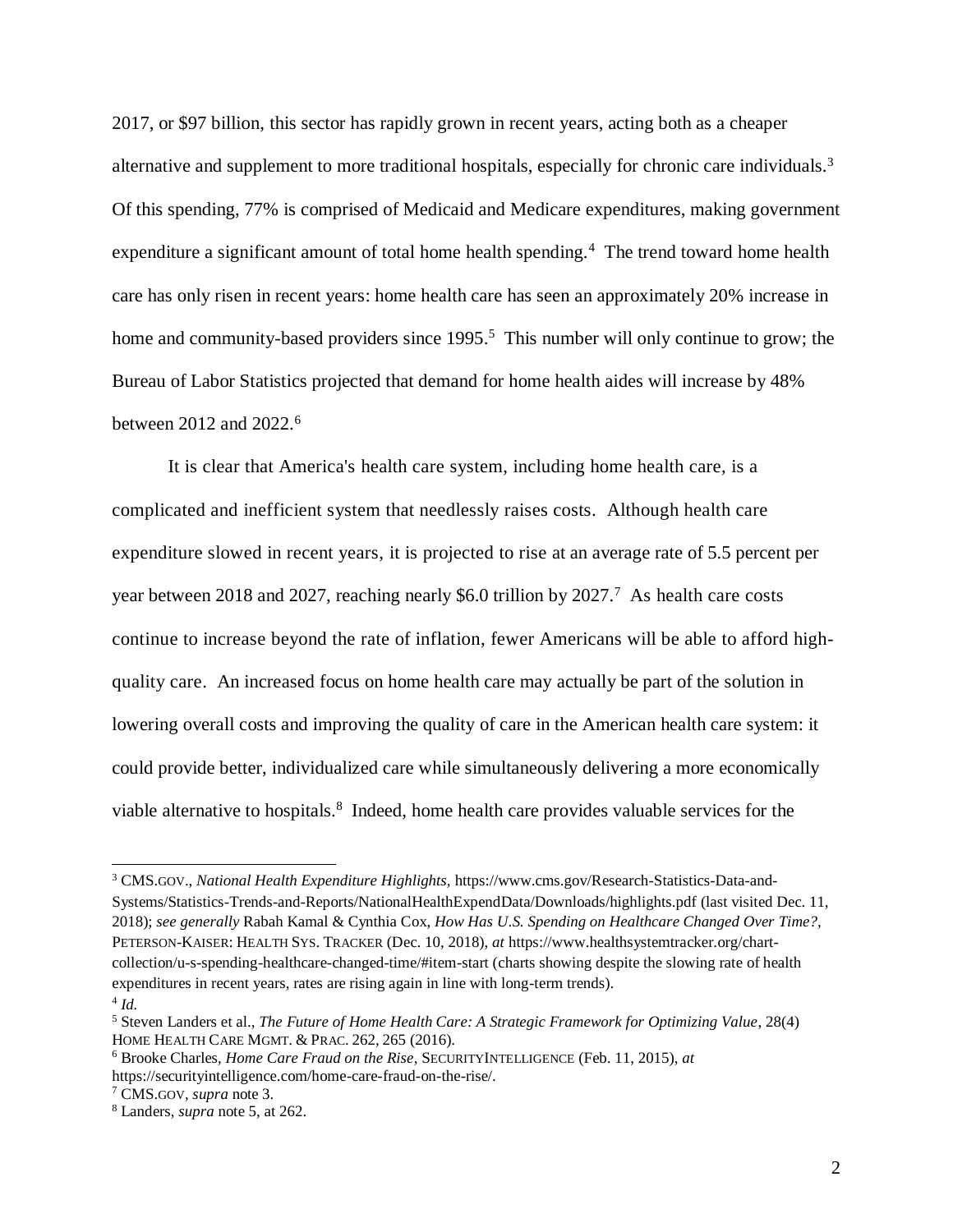elderly and individuals with chronic conditions; a patchwork of solutions exists that can further improve quality of care and lower cost.

Home health care, however, is a growing, multi-billion dollar industry that may be resistant to change. The relative success of HHAs presents a double-edged sword: while home health may provide relatively cheaper and more efficient services than hospitals, it also presents greater opportunities for providers to commit fraud. The overarching problem of home health care is one of artificially inflated costs, largely the result of fraudulent Medicare practices. Rampant fraud and abuse scourged home health care in the past few decades and may get worse.<sup>9</sup> As more and more patients utilize home health care services, an increased proportion of Federal program expenditures are directed toward home health. Unless incentives more closely align between home health care and patients, HHAs have little reason to stray from their profitable, fraudulent enterprises.

The other stumbling block home health regulators face lies in the solitary nature of medical services allegedly provided. Unlike other types of health providers, where audits and investigations can be conducted in the provider's facilities, HHAs provide care and services within the privacy of a patient's home. Therefore, bad actors in the home health sector are more difficult to identify. Because it is easier for HHAs to commit fraudulent billing practices and abuse older patients with chronic conditions, HHAs are more prone to higher rates of fraud, which include billing and claims fraud, abuse of elderly and at-risk patients, company compliance and regulatory fraud, background check fraud, and kickbacks for wrongly certifying and recruiting potential customers.<sup>10</sup>

<sup>9</sup> Joan Davitt & Sunha Choi, *Tracing the History of Medicare Home Health Care: The Impact of Policy on Benefit Use*, 35 J.SOC. & SOC. WELFARE 247, 260 (Mar. 2008) (discussing fraudulent practices, such as illegal subcontracting and referral kickbacks).

<sup>10</sup> Charles, *supra* note 6.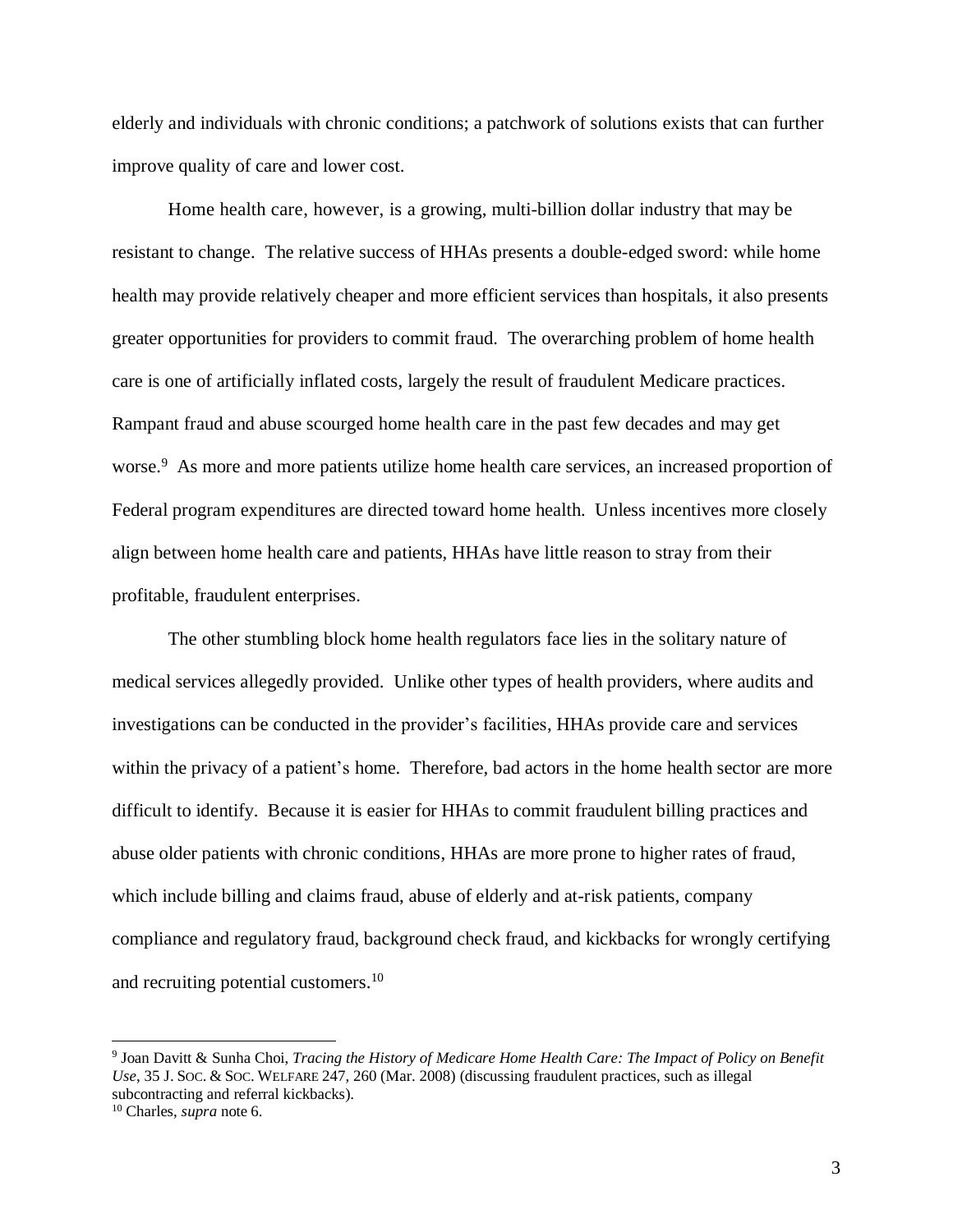Fortunately, recent efforts to combat fraud in the American health care system extended to home health care as well. The Affordable Care Act ("ACA") and the Medicare Access and CHIP Reauthorization Act of 2015 ("MACRA") show early returns on mitigating Medicare fraud after placing an emphasis on curbing fraud and creating a transitional paradigm shift from service-based care to quality and patient-centered care. The government set up task forces, including a large contingent in Chicago, to audit providers and to ensure compliance with regulations. In recent years, the Department of Justice effectively recouped millions of dollars from providers. While the ACA and MACRA prove moderately effective, a more comprehensive solution is required if the federal government wishes to control costs in a sector plagued with fraud.

In pondering the prevention of fraud in home health care, it is important to keep in mind that home health agencies generally provide an important service and that excessive punishment should be avoided in cases where the provider violated a regulation through a technicality or good-faith mistake. In some cases, providers that did not intend to commit fraud are punished to the same degree as providers who intended to commit fraud. The best approach is to remain vigilant, hold directors and executives accountable for fraudulent activity, and help change the organizational structure of home health organizations to disincentivize fraud and lower costs.

#### **II. Background**

#### *History of Home Health Care*

The history of home health care is long and complicated in the United States. Beginning in the 19th century, organized home care began with two primary functions: the provision of midwives and to help contain the spread of contagious diseases.<sup>11</sup> The role of home health care

<sup>11</sup> PENN NURSING, *Home Care*, *at* https://www.nursing.upenn.edu/nhhc/home-care/ (last visited Apr. 27, 2019).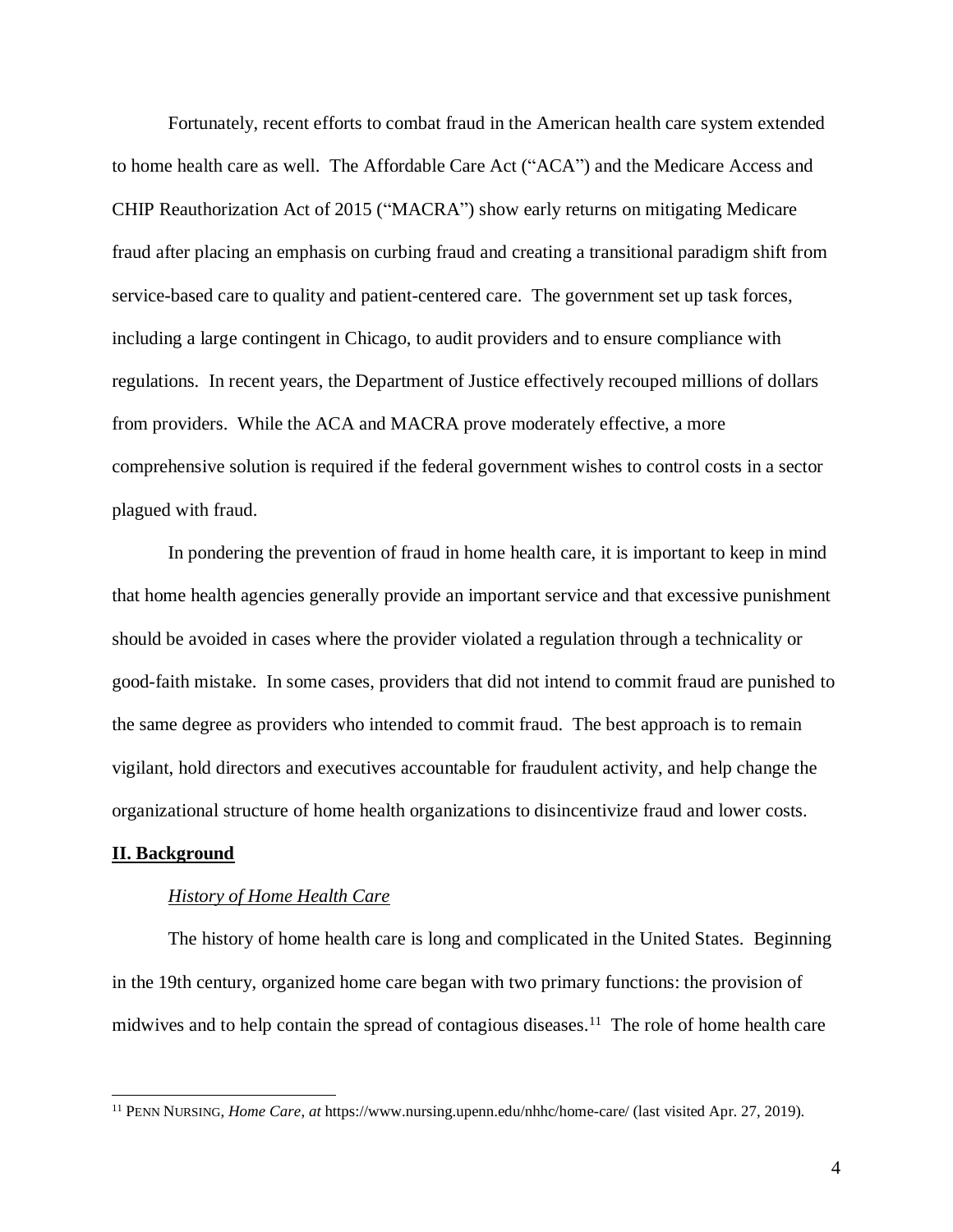services in the American health care system steadily decreased by the 1920s, despite the increasing number of individuals with chronic diseases due to a growing, aging population. Private insurers no longer viewed home health as a viable means for covering chronically ill patients or as a reasonable benefit to include in insurance plans. As hospitals assumed responsibility for acute-care patients and private nursing homes became a viable alternative to hospitals for chronically-ill patients, American society began to view caring for chronically ill patients as a private matter or family responsibility.<sup>12</sup> By the 1960s, home health took a diminished role in American society, being relegated to post-acute hospital care that decreased the burden and operating capacity of hospitals. Perceived as a cheaper health care alternative and one that emptied hospital beds, the Medicare and Medicaid Act of 1965 covered home health but limited its use to post-acute care.<sup>13</sup> Home health care services began to expand in the 1980s, largely as a result of the Omnibus Reconciliation Act of 1980 ("Omnibus Act") and several key court rulings. By the 1990s, despite some efforts to limit the burgeoning home health industry, home health care services expanded due to earlier hospital discharges, a decline in the amount of nursing home space available, an aging demographic, and advances in medical technology enabling the provision of higher quality care at home.

#### *Home Health Defined*

Home health care consists of medical services provided in a patient's home and may include an array of services, including skilled medical professional and nursing care, physical therapy, occupational therapy, speech therapy, and hospice care.<sup>14</sup> The Medicare and Medicaid Act established certain eligibility requirements that must be met to receive home health

  $12$  *Id.* 

<sup>13</sup> *Id.*

<sup>14</sup> ALLIANCE FOR HOME HEALTH QUALITY & INNOVATION, *What is Home Health Care* (2019), *at*  http://www.ahhqi.org/home-health/what-is.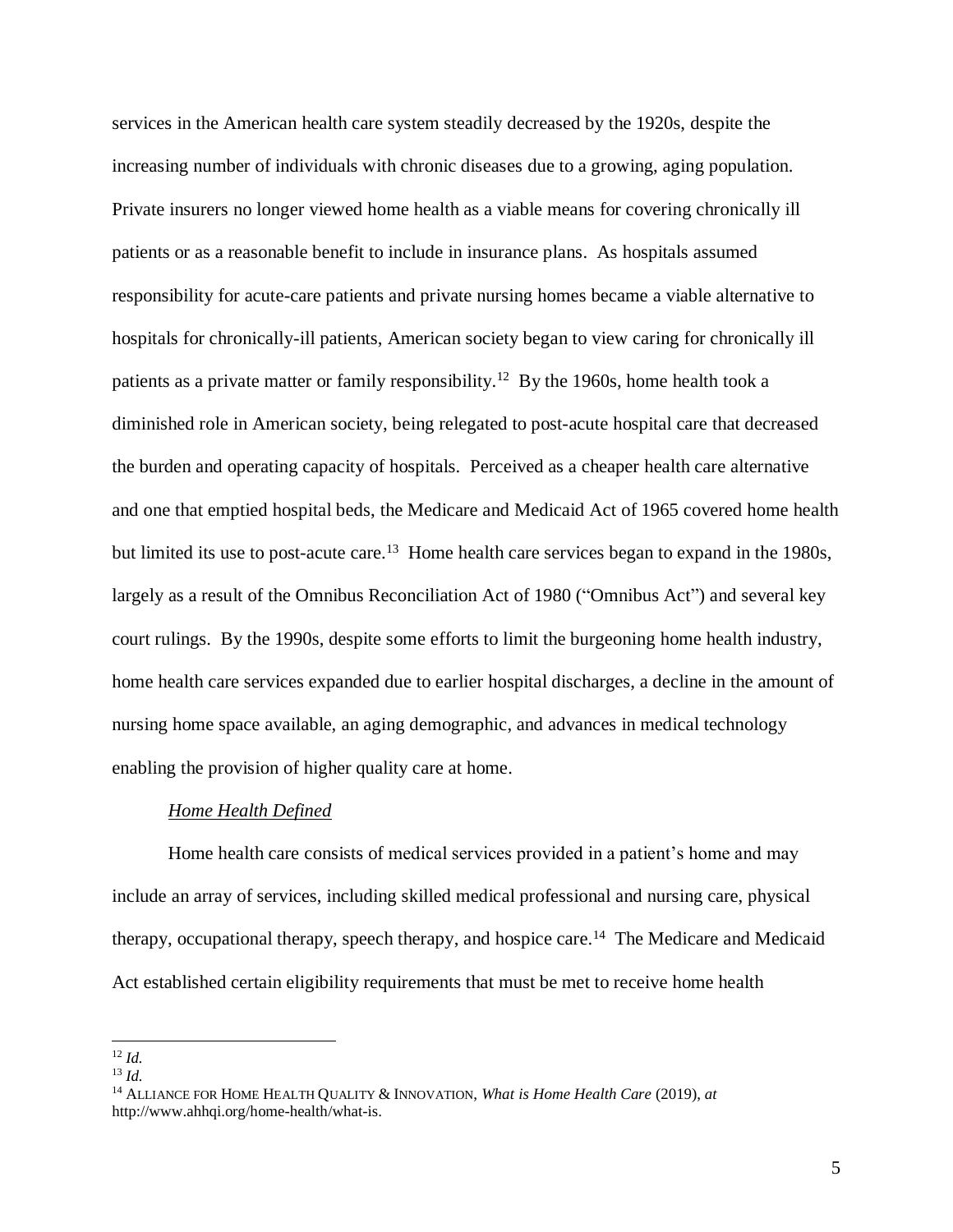coverage. A beneficiary must (1) be confined to his or her home; (2) be under the care of a physician; (3) need intermittent skilled nursing care or certain types of physical, speech, or occupational therapy; and (4) the care given must be medically "reasonable and necessary."<sup>15</sup> An individual that satisfies those eligibility requirements qualifies for "part-time or intermittent" nursing care or home health aides.<sup>16</sup> Today, intermittent care consists of services provided fewer than 7 days a week, or daily at less than 8 hours each day for up to 21 days, with extensions allowed in extreme cases. The statutory definition of a provider in home health care, known as a home health agency, is a "public agency or private organization, or a subdivision of such an agency or organization, which is primarily engaged in providing skilled nursing services and other therapeutic services.<sup>17</sup> HHAs must be licensed pursuant to the specific laws of the state in which the HHA is based and must maintain clinical records on all patients.<sup>18</sup> While HHAs must comply with and receive certification based on the specific requirements of its state, most states follow federal statutes like the Medicare Act to determine HHA eligibility.

## *Expansion of Home Health Care*

Two decades after its inclusion in Medicare, home health remained a small health care sector that continued to provide a limited service by providing short-term, post-acute care for patients recovering from hospital care. Seen as a small but important financial burden, it was originally fully covered under Medicare Part A, comprising less than 1% of total Medicare expenditures prior to the 1980s.<sup>19</sup> Medicare spending on home health care began to significantly increase with the Omnibus Act, which abolished the three-day hospitalization requirement

 $\overline{a}$ 

<sup>15</sup> 42 U.S.C. § 1395(2)(A).

 $16$  42 U.S.C. § 1395y(a)(1)(A).

 $17$  42 U.S.C. § 1395 $x(0)(2016)$ .

<sup>18</sup> *Id.*

<sup>19</sup> Brian E. Davis, *The Home Health Care Crisis: Medicare's Fastest Growing Program Legalizes Spiraling Costs,* 6 ELDER L.J. 215, 217 (1998).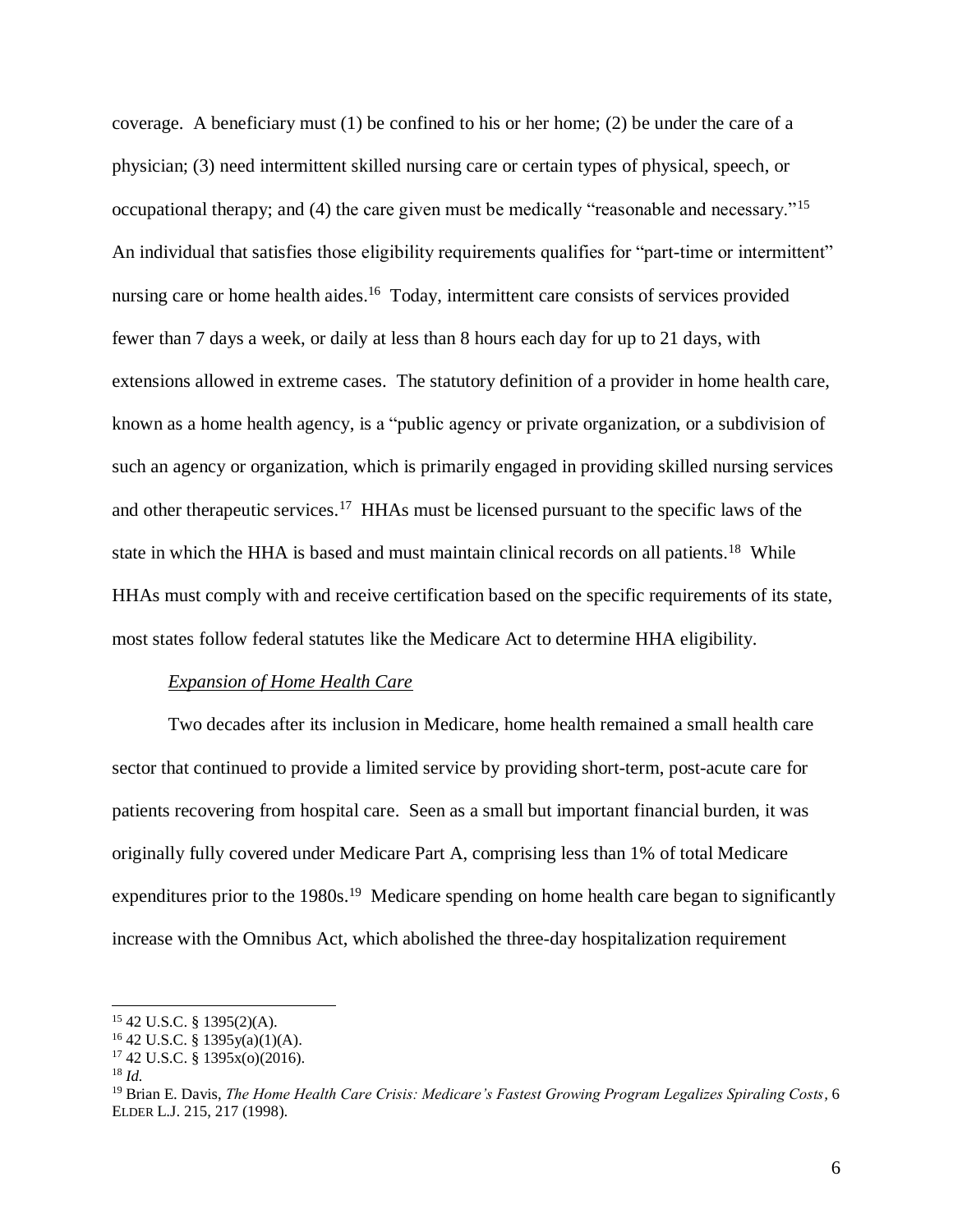previously attached to home care benefits, the 100-visit limit, and the \$100 deductible.<sup>20</sup> In other words, the Omnibus Act eliminated the hospitalization requirement for home health care beneficiaries who could theoretically receive home care if they obtained homebound status through physician certification of their eligibility. The beneficiary also did not have to pay a copay or deductible for any traditional home health services.<sup>21</sup> Moreover, the Omnibus Act no longer capped the number of visits per episodic illness for home health care Medicare payments at 100. Together, these reforms changed the original conception of home health from providing post-hospital acute care to chronic care. Patients with chronic, long-term conditions were now eligible to receive home health care benefits in addition to patients with short term and acutecare needs.

The number of home health care beneficiaries expanded in 1988 after a landmark decision in *Duggan v. Bowen.* <sup>22</sup> In *Duggan,* plaintiff Medicare recipients sought class certification against the Department of Health and Human Services ("Department of HHS"), challenging the Department of HHS's "part-time or intermittent care" policy that excluded from its definition part-time care needed for more than four days a week. Under the challenged definition, services provided to a beneficiary after the four-day threshold would not receive Medicare reimbursement. While the Department of HHS would normally be allowed to set guidelines and protocols under its statute-defined scope of discretion as an administrative agency, a court will strike down administrative protocols that are "arbitrary, capricious, an abuse of discretion, or otherwise not in accordance with law" as prescribed under the Administrative

<sup>20</sup> Brooks E. Allen, *The Price of Reform: Cost Sharing Proposals for the Home Health Care Benefit,* 17 YALE J. ON REG 137,149 (2000).

<sup>21</sup> *Id.* at 176.

<sup>22</sup> Duggan v. Bowen, 691 F. Supp. 1487 (D.D.C. 1988).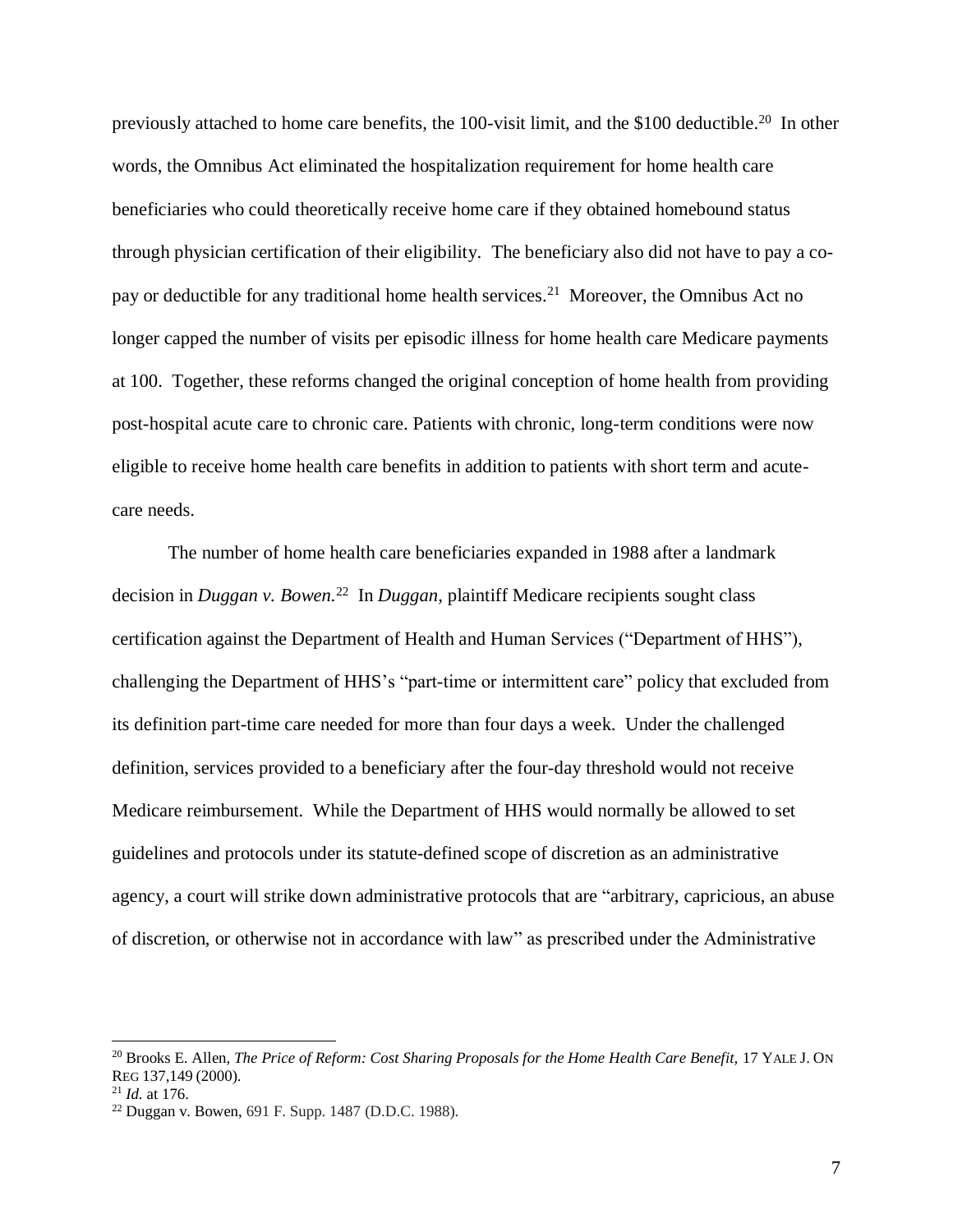Procedure Act.<sup>23</sup> The Court clarified home health care's "part-time or intermittent" requirement after Medicare beneficiaries claimed that the Department of HHS construed it too narrowly by limiting such services to four days a week.<sup>24</sup> The Court held that the Department of HHS's interpretation of "part-time or intermittent" care provision requiring a person otherwise entitled to receive coverage for home health care on a less than full-time basis to establish that this care was both "part-time" *and* "intermittent" was arbitrary and capricious and that said-beneficiaries were entitled to coverage if they established such services as "part-time" *or* "intermittent."<sup>25</sup>

The practical implications of the court's ruling on the "intermittent care" requirement in *Duggan* cannot be understated. By eliminating the four-day rule, caps on the number of permissible visits allowed by home health care personnel per episodic illness became virtually nonexistent. Strict visit limitations no longer constrained HHAs which could now procure Medicare and Medicaid payments for an unlimited amount of visits as long as all other requirements were met under § 1395 of the Act, including that visits be "medically reasonable and necessary." The transition of home health care as a post-acute service to chronic-care service accelerated largely as a result of the Omnibus Act and the *Duggan* ruling. The number of individuals in receipt of home health Medicare benefits grew from 1.3 million to 3.2 million within a decade. Expenditures ballooned from \$1.6 billion to \$13 billion between 1983 and 1994.<sup>26</sup> Between 1989 and 1997, the number of visits to beneficiaries rose from 27 to 63 per

 <sup>23</sup> *Id.* at 1511.

<sup>24</sup> *Id.*

<sup>25</sup> *Id.* at 1514-15.

 $^{26}$  ALICE G. GOSFIELD. MEDICARE AND MEDICAID FRAUD AND ABUSE (2018).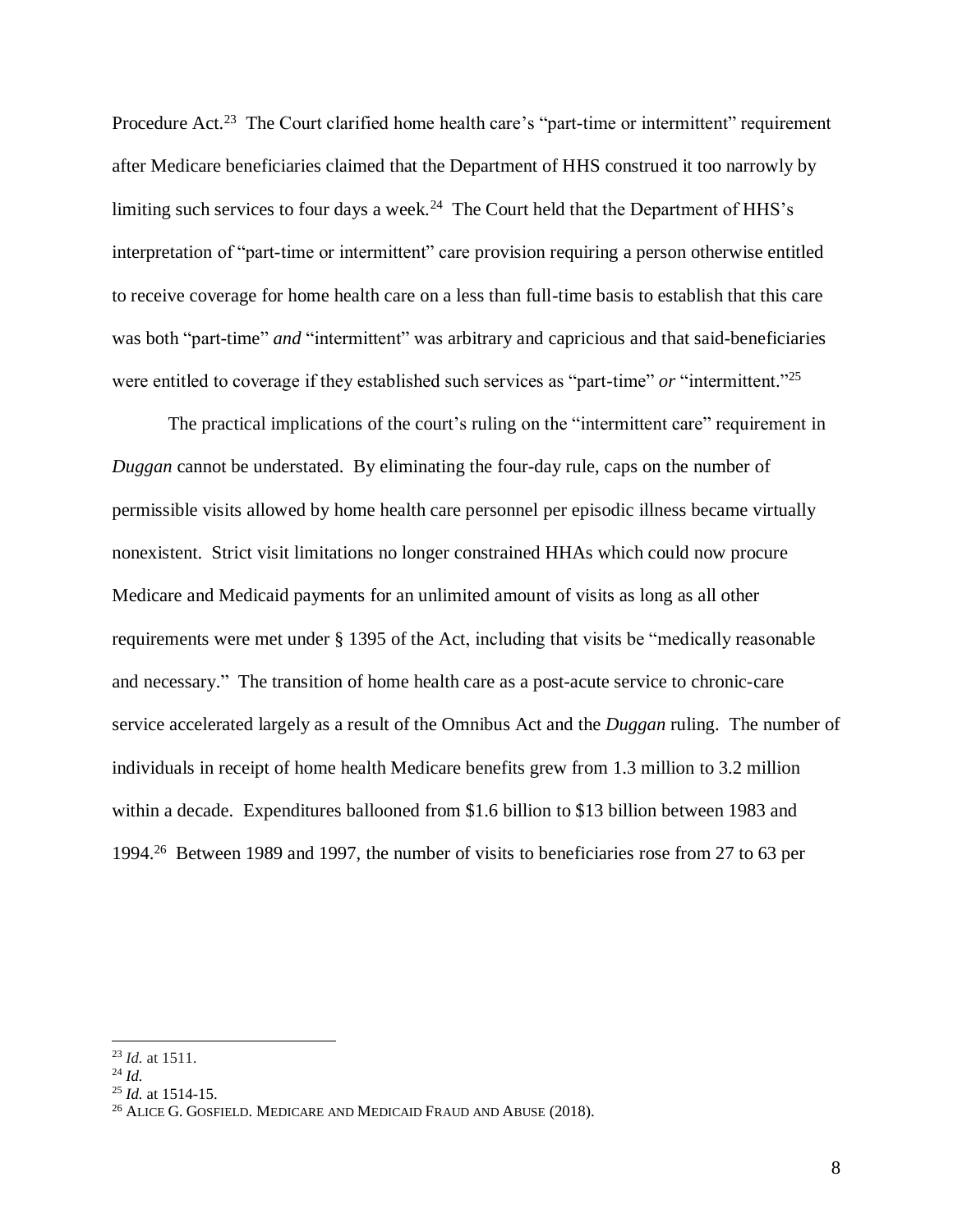year.<sup>27</sup> This expansion of beneficiaries occurred simultaneously with a dramatic increase in the number of home health agencies from 5,700 to over 10,000.<sup>28</sup>

## *Types of Home Health Care Fraud*

The dramatic increase in the size and scope of home health also brought upon an increased incentive to commit fraud. The fraud and abuse issues in home health care typically entail some combination of false claims, kickbacks, and self-referrals.<sup>29</sup> In addition to the various regulatory acts and court decisions in the 1980s and 1990s which increased Medicare coverage for home health care, the very nature of home health care itself precipitated the prevalent fraudulent activity existing today. According to the Office of Inspector General, the main reasons fraud exists in home health includes the fact that beneficiaries only pay copayments on certain medical equipment but do not otherwise typically pay out-of-pocket, do not receive explanations of benefits for bills submitted for home services, and the limited medical supervision of non-medical personnel, such as Center for Medicare and Medicaid Services ("CMS") auditors.<sup>30</sup> Sometimes, nurses exaggerate or outright falsify information in patient's charts to make them appear to be home health service eligible.<sup>31</sup> Other times, home service providers periodically discharge and later re-admit patients to hide any medically unnecessary services from regulators, without any real changes to the patient's medical conditions.<sup>32</sup>

<sup>31</sup> Stephen Chahn Lee, *Feds Crack Down on Health Fraud*, CHICAGO MED.SOC'Y, *at* http://www.cmsdocs.org/news/feds-crack-down-on-home-health-fraud (last visited Apr. 27, 2019). <sup>32</sup> *Id*.

<sup>27</sup> Valerie Chech, *The Final Evaluation Report on the National Home Health Prospective Payment Demonstration Agencies Reduce Visits While Preserving Quality*, MATHEMATICA POL'Y RES., INC. (Apr. 30, 2001), citing HEALTH CARE FIN. REV. 1998). <sup>28</sup> *Id.*

<sup>29</sup> OFFICE OF INSPECTOR GENERAL, *Special Fraud Alerts*, 60 Fed. Reg. 40847 to 40848 (1995); *see also* Charles, *supra* note 6.

<sup>30</sup> *Id*.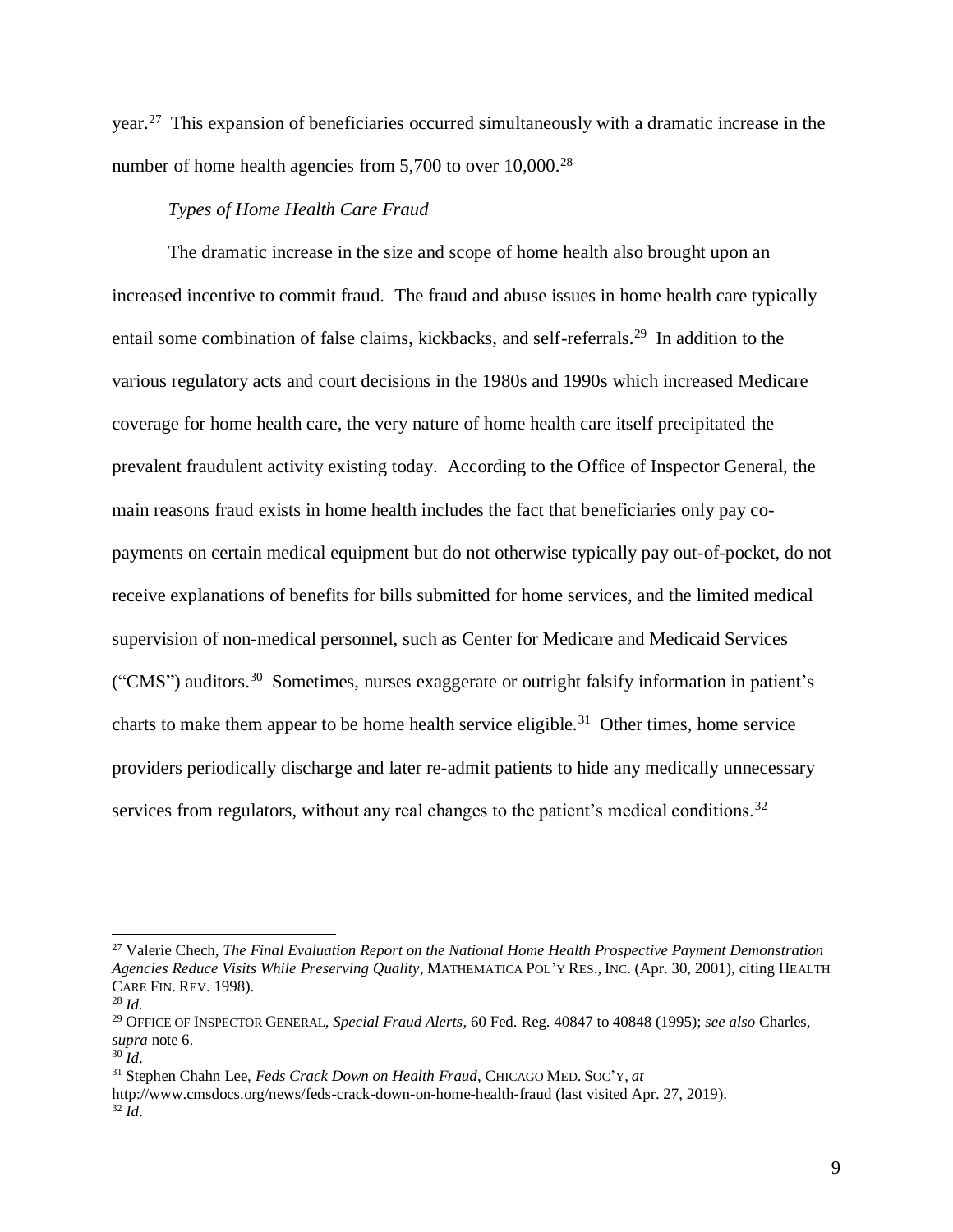Other illegal activity includes paying and receiving kickbacks in exchange for Medicare or Medicaid referrals which implicate the anti-kickback statute. These payments include referral fees disguised as salaries and job opportunities, direct payments for each patient certified as eligible for home health services, and subcontracting with retirement homes for home health referrals. While some of the referred patients may be legitimately homebound, a requirement for home health Medicare reimbursement, others attain false certification and receive home health services despite their ability to freely travel in and out of their homes. The marketing of needless home health services to beneficiaries is also a significant issue, and often occurs under the guise of illegal kickback and false claim liability.<sup>33</sup>

#### *False Claims Act Defined*

An entity violates the False Claims Act ("FCA") if it, "knowingly makes, uses, or causes to be made or used, a false record or statement material to an [obligation](https://www.law.cornell.edu/definitions/uscode.php?width=840&height=800&iframe=true&def_id=31-USC-389535362-290201126&term_occur=2&term_src=title:31:subtitle:III:chapter:37:subchapter:III:section:3729) to pay or transmit money or property to the Government, or knowingly conceals or knowingly and improperly avoids or decreases an [obligation](https://www.law.cornell.edu/definitions/uscode.php?width=840&height=800&iframe=true&def_id=31-USC-389535362-290201126&term_occur=3&term_src=title:31:subtitle:III:chapter:37:subchapter:III:section:3729) to pay or transmit money or property to the Government."<sup>34</sup> Under the False Claims Act, violators are subject to treble damages and up to \$11,000 for each false claim.<sup>35</sup> These fraudulent claims include billing for services never rendered, duplicate claims submitted for the same service, claims for services provided to ineligible patients, and claims for services providers knew to be unreasonable or medically unnecessary under the circumstances.<sup>36</sup>

  $33$  *Id.* 

<sup>34</sup> 31 U.S.C.§ 3729 (a)(1)(G).

<sup>35</sup> OFFICE OF INSPECTOR GEN., *A Roadmap for New Physicians: Avoiding Medicare and Medicaid Fraud and Abuse*, U.S. DEP'T OF HEALTH & HUM. SERV'S 3, *at* https://oig.hhs.gov/compliance/physician-

education/roadmap\_web\_version.pdf (last visited Apr. 27, 2019).

<sup>36</sup> Charles Piper, *10 Popular Health Care Provider Fraud Schemes*, FRAUD MAG. (Jan./Feb. 2013), https://www.fraud-magazine.com/article.aspx?id=4294976280.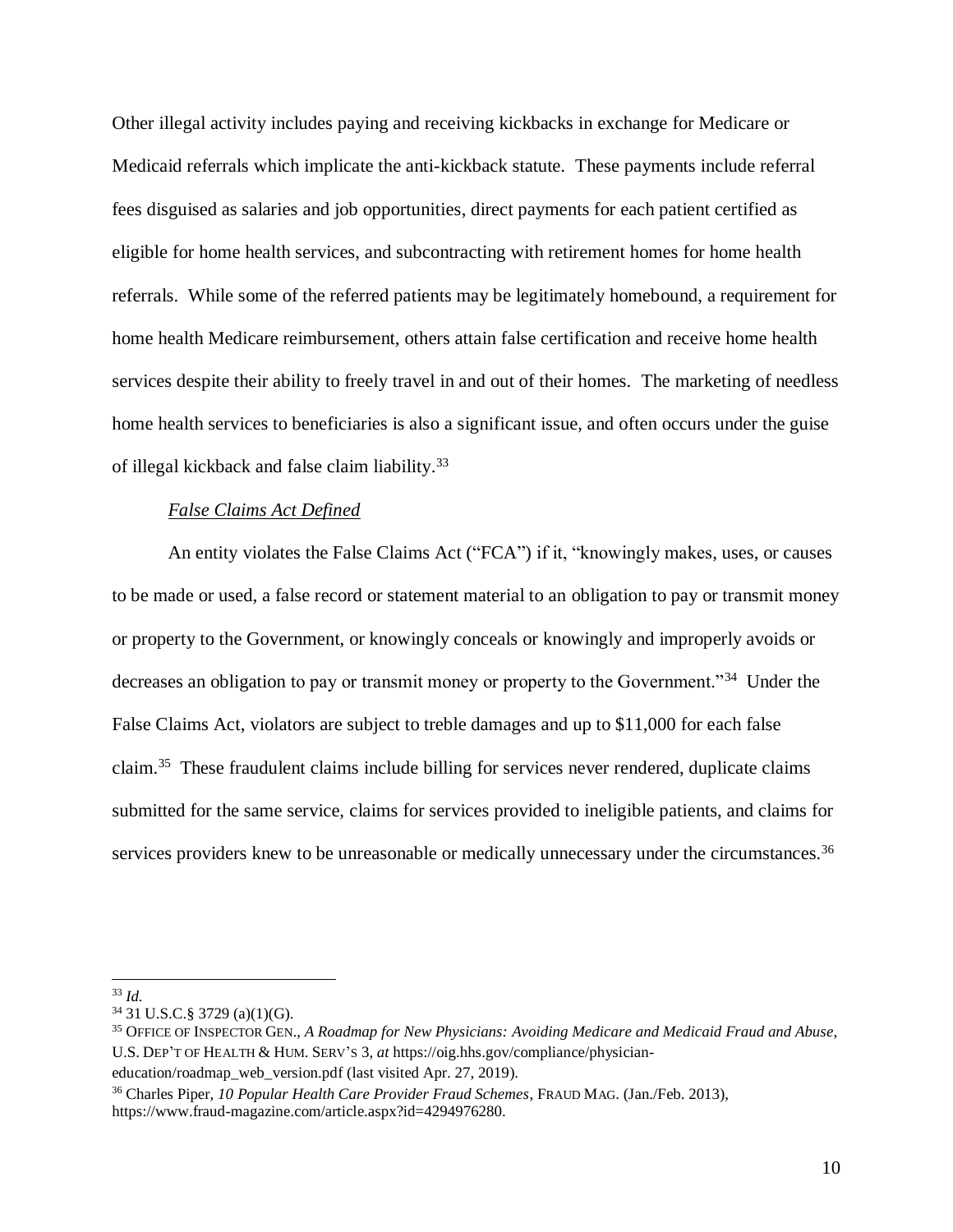The FCA also covers illegal kickbacks for entities with intent to offer of pay remuneration in exchange for referrals.<sup>37</sup>

Laws must be enforced to be effective. Indeed, investigation and enforcement of health care fraud has grown more sophisticated in recent years, which typically involves close coordination between multiple public and private entities. The Department of HHS oversees the Medicare program and routinely investigates suspicious providers potentially in violation of the FCA. An internal unit of the Department of HHS, CMS works with many different entities, individuals, and law enforcement to prevent and detect fraud. Unified Program Integrity Contractors, for example, are private organizations that contract with the government to investigate Medicare fraud and utilize a data-driven approach to predict and identify fraudulent actors to assists CMS in this way.<sup>38</sup> The Health Care Fraud Prevention Partnership is a voluntary partnership between public and private enforcers, including state agencies, law enforcement, and private insurance plans that facilitates information sharing.<sup>39</sup> In some cases, nurses, patients, and other individuals notify the government of suspected foul play as part of a *qui tam* lawsuit.

#### *Past and Current Efforts in Remediating Home Health Care Fraud*

Past efforts to curb fraud and overall costs in the health care sector largely centered on reforming the Medicare reimbursement model. Traditionally, Medicare providers received reimbursement through a fee-for-service payment model, whereby Medicare paid for the cost of each individual service rendered.<sup>40</sup> This model incentivized hospitals and physicians to maximize the number of procedures performed instead of focusing on preventative care, and to

<sup>37</sup> OFFICE OF INSPECTOR GEN., *supra* note 35; *see also Id*.

<sup>38</sup> ANALYTICA, *CMS Unified Program Integrity Contractor (UPIC), at* https://www.analytica.net/contracts/cmsupic/ (last visited March Feb. 27, 2019).

 $39$  CMS, MEDICARE FRAUD & ABUSE: PREVENT, DETECT, REPORT, MED. LEARNING NETWORK 17 (Feb. 2019). <sup>40</sup> John T. Preskitt, *Health Care Reimbursement: Clemons to Clinton*, 21(1) BAYLOR U. MED. CTR.PROCEEDINGS 40-44 (2008).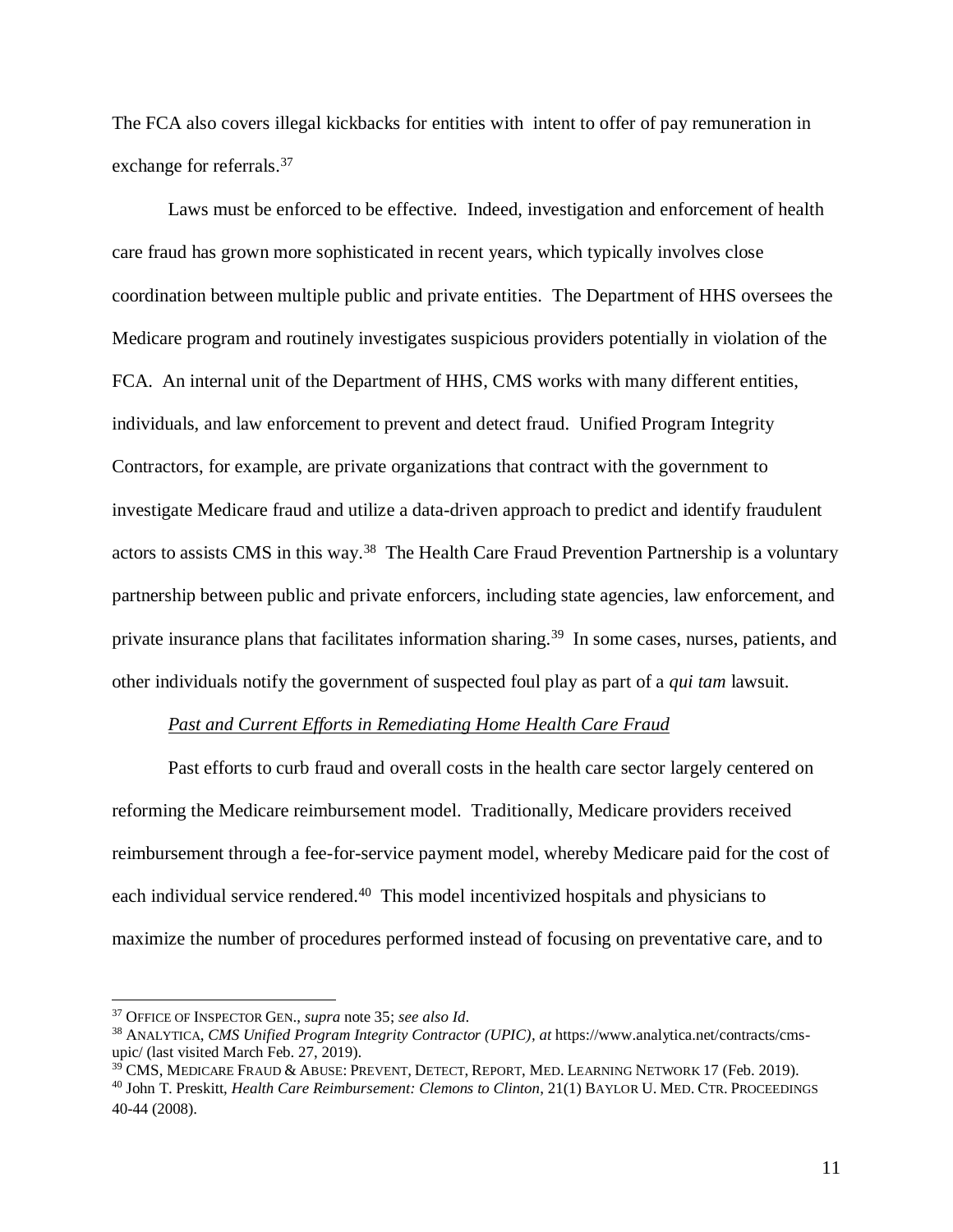render medically unnecessary services, which increased overall cost.<sup>41</sup> By 1983, with the adoption of the Social Security amendments, acute-care inpatient hospitals adopted a prospective payment system ("PPS"). While still a fee-for-service model, hospitals received reimbursement based on a pre-determined rate set by CMS, regardless of the actual costs of services rendered. Home health care, however, lagged behind and continued to use more traditional payment methods.

Efforts to combat the burgeoning costs of home health care began with studies conducted to test different payment models. Under the National Home Agency Prospective Payment Demonstration of 1990, five states (California, Florida, Illinois, Massachusetts, and Texas) began testing the effectiveness of different models of a PPS for home health care services: Phase I of the demonstration tested a payment system in which reimbursement rates were set on a per-visit basis while Phase II, begun in 1995, tested a system in which rates were set for each "episode of care provided,"<sup>42</sup> defined as 120 days for the purposes of the study. The results of the Phase I study demonstrated the need to further reduce volume of services in order achieve meaningful cost savings.<sup>43</sup> Under Phase II, agencies received a lump sum for the first "episode of health care," regardless of overall costs or number of visits made. By providing a pre-set reimbursement rate per episode, agencies driven by maximizing profits would reduce costs per episode below the base-payment rate.<sup>44</sup> In its final evaluation of the effectiveness of both models, CMS found the Phase II model to be more effective in drastically reducing the number of visits made to patients. The average time of care fell from 131 days for cost-reimbursed agencies to 98 days for

<sup>41</sup> *Id.*

<sup>42</sup> Henry B Goldberg & Robert J Schmitz, *Contemplating Home Health PPS: Current Patterns of Medicare Service Use*, 16 HEALTHCARE FINANC. REV. 109–130 (1994), *at* https://www.ncbi.nlm.nih.gov/pmc/articles/PMC4193476/. <sup>43</sup> Chech, *supra* note 27, at 1.

<sup>44</sup> *Id.* at 12.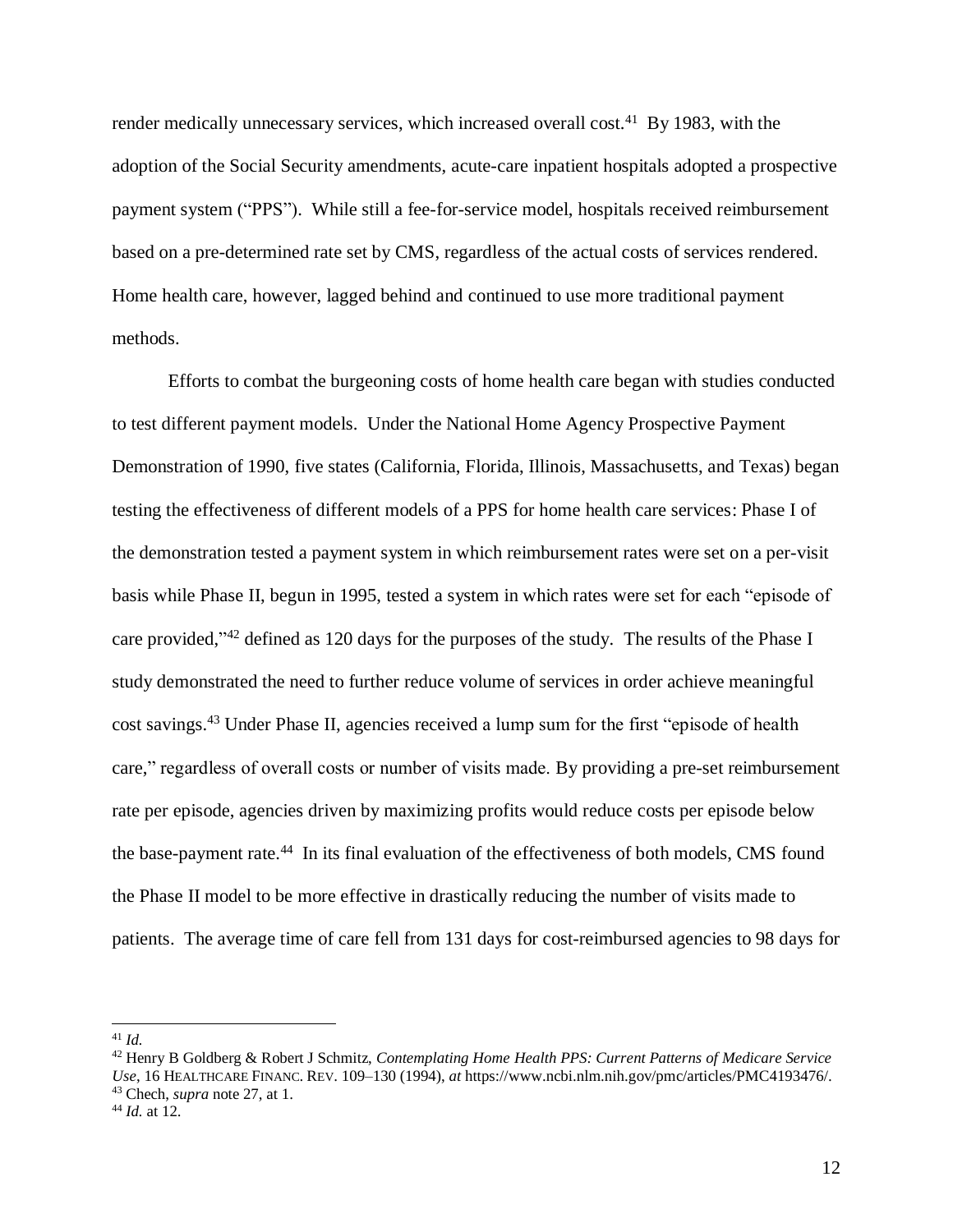agencies operating under the Phase II prospective payment model.<sup>45</sup> As for the quality of care under a PPS model, the study found that the decreased number of visits did not significantly impact overall patient health, although patient's health *were* affected in some instances.<sup>46</sup>

Eventually, HHAs adopted a version of this payment model under the Balanced Budget Act of 1997.<sup>47</sup> As home health costs spiraled out of control, Bill Clinton's administration issued a moratorium on September 15, 1997, that required HHAs to re-enroll for licensure every three years and increased the number of CMS audits performed on them. <sup>48</sup> Prior to the moratorium, Congress attempted to rein in Medicare costs with the passage of the Balanced Budget Act of 1997. The most significant measure of the Act required the Department of HHS to develop and implement a PPS for home health services.<sup>49</sup> The new PPS established a method of Medicare disbursement made on a predetermined fixed amount, based on a classification system initially predicated on prior cost reporting data, "that eliminates the effects of variations in relative case mix and wage levels among different home health agencies."<sup>50</sup> Along with a new method of payment, the Act further required that HHAs receive payment based on the location of the services provided rather than where the services were billed: this gave the beneficiary the right to make written requests to physicians for an itemized statement of Medicare-covered items or services, and redefined "part-time" and "intermittent care.<sup>51</sup> Further, in an effort to decrease overall Medicare costs, the BBA stipulated that Medicare Part A would only cover up to 100 visits "per spell of illness;" Part B would cover any further visits. Overall, the BBA of 1997

 $\overline{a}$ 

<sup>50</sup> *Id*. at 226.

<sup>45</sup> *Id.* at 15.

<sup>46</sup> *Id*. at 17.

<sup>47</sup> CMS.GOV, *Home Health PPS* (Mar. 8, 2019), https://www.cms.gov/Medicare/Medicare-Fee-for-Service-Payment/HomeHealthPPS/index.html.

<sup>48</sup> *Id.*

<sup>49</sup> Balanced Budget Act of 1997. PUB. L. NO. 105-33, 42 U.S.C. § 4602-03 (1997); *see also* Davis, *supra* note 19, at 243-44 (explaining the significance of a prospective payment system and how it reduces costs per visit).

<sup>51</sup> *Id.* at 253.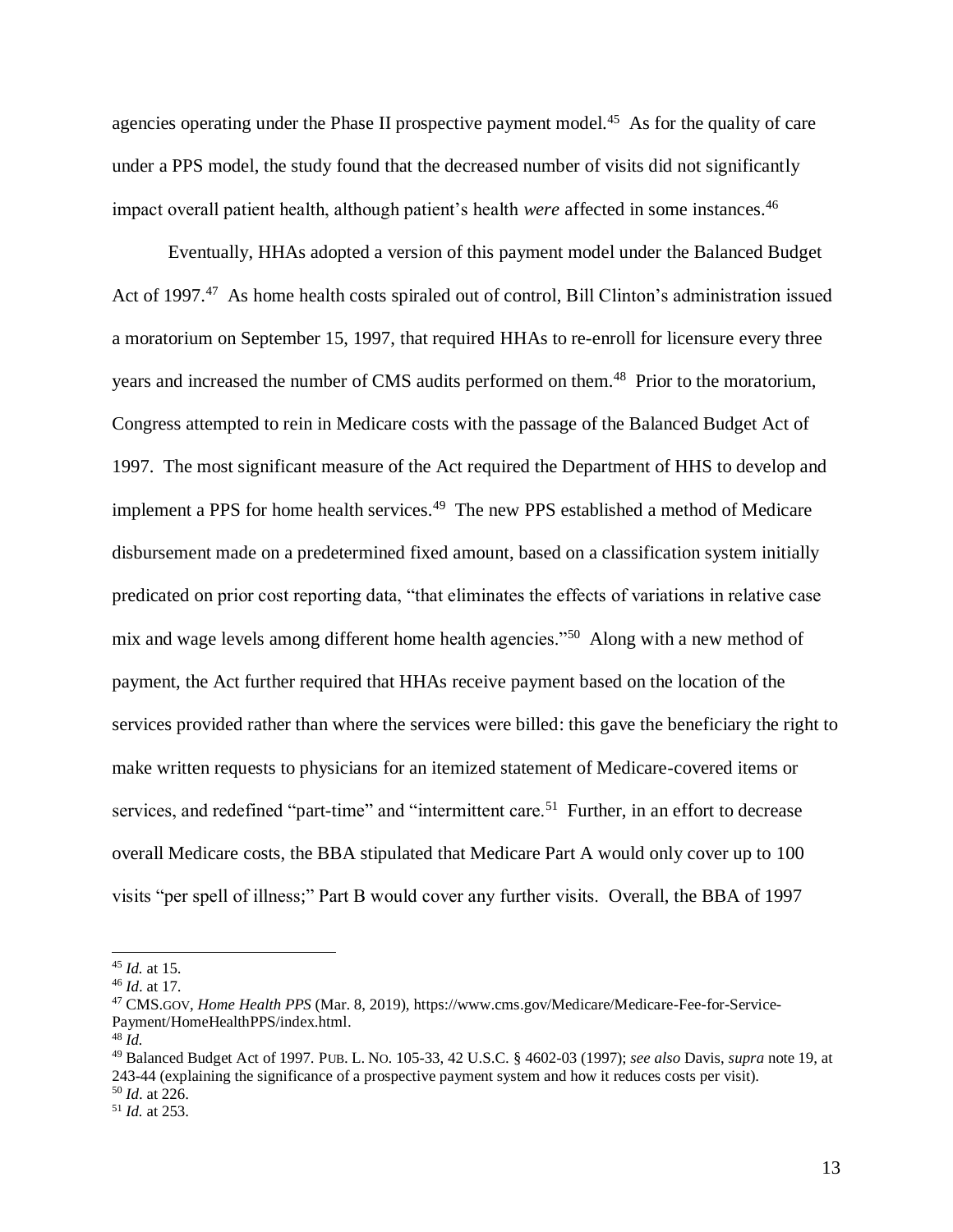enjoyed relative success pursuing its goal to rein in home health care costs, as the average number of visits per beneficiary fell 43% between 1997 and 1999.<sup>52</sup> Under this new payment model, the incentive for HHAs to make medically unnecessary patient visits decreased because reimbursement rates stayed at a predetermined rate based on episodes of care. Still, the new payment method could not completely overcome by the obstacles created by the Omnibus Act and *Duggan* in limiting the frequency of visits or narrowing patient eligibility for home health care.<sup>53</sup>

Renewed efforts to curtail costs and fraud in home health began with the passage of Medicare Access and CHIP Reauthorization act of 2015 ("MACRA") and the ACA. Enacted in 2015, MACRA reformed the Medicare payment structure for physician services and implemented a series of policy changes.<sup>54</sup> By 2019, MACRA will transition from service-based models such as the PPS to primarily two value-based payment models: Advanced Alternative Payment Models ("APMs") and the Merit-Based Incentive Payment System ("MIPS").<sup>55</sup> MIPS establishes a composite score based on four main factors: (1) Quality; (2) Resource Use; (3) Clinical Practice Improvement Activities; and (4) EHR Meaningful Use.<sup>56</sup> The composite score determines the amount of reimbursement a provider is entitled. Providers with good scores receive a 5% bonus in reimbursement while providers with lower scores are penalized and receive a lower amount of reimbursement. Eligible providers under the advanced APM approach choose to take on risk in the hopes of receiving various payment incentives.

 $\overline{a}$ 

<sup>52</sup> Chech, *supra* note 27, at 2.

<sup>53</sup> Davis, s*upra* note 19, at 247.

<sup>54</sup> Briar Siljander & Jennifer L. Gross, *Assessing the Impact of Medicare Access and CHIP Reauthorization Act: The Repeal of the SGR and Beyond*, 27 HEALTH LAW. 26 (2015).

<sup>55</sup> *Id.* <sup>56</sup> *Id*.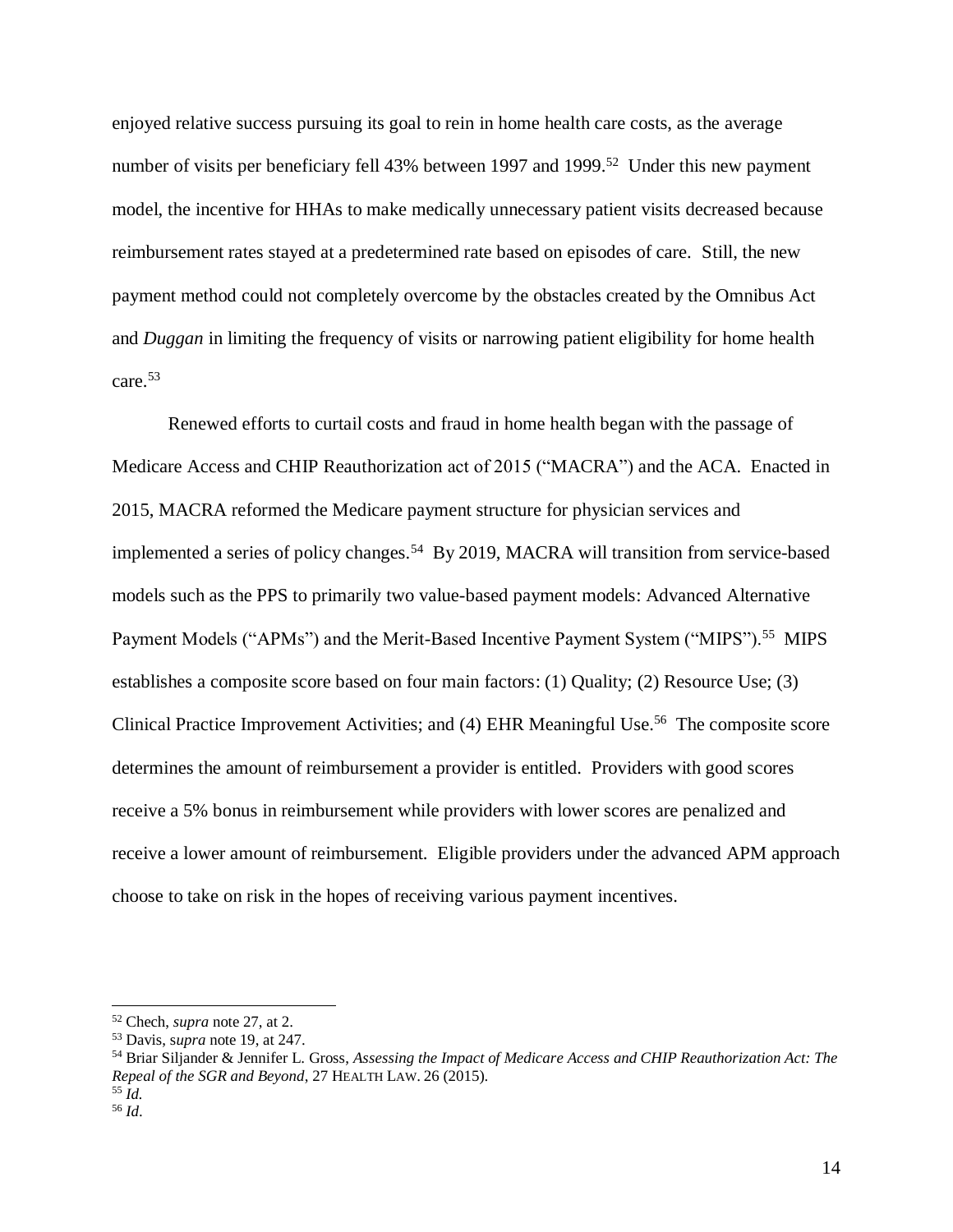In 2018, CMS introduced Bundled Payments for Care Improvement Advanced ("BPCI Advanced"), a voluntary program that provides participating HHAs the option to be reimbursed through bundled payments.<sup>57</sup> Bundled payments are a type of advanced APM that incentivize providers to decrease cost and increase quality of care by giving HHAs the opportunity to receive additional payment if they meet certain cost and quality metrics similar to those seen under the MIPS structure. Under the BPCI program, HHAs can receive payment for 32 identified clinical episodes of care. 58

Because MACRA is still in a transitional phase, most HHAs still operate under the prospective payment model. The merit-based payment system, however, is a step in the right direction to combat certain types of fraudulent billing and improve quality of care. By changing the paradigm from a service-based payment method to one focused on quality and cost control, the merit-based payment system disincentivizes HHAs from billing based on the number of visits made to beneficiaries because this system would no longer be a fee-for-service. Bundled payments, for instance, remove the temptation to decrease quality in order to lower costs. This new payment model has many similarities to the PPS tested under Phase II of the Demonstration project, which set reimbursement rates based on an episodic illness rather than a straight fee-for service basis. MACRA reimbursement, however, hinges more on quality of care and patient outcome rather than on services rendered under a PPS model. Despite its potential to improve quality and decrease fraud, MACRA is not all-encompassing and will not solve certain types of fraudulent practices, including false "homebound" certification by physicians, and referrals to HHAs for kickbacks. A value-based payment model also presents potential downsides and policy

 $\overline{a}$ 

<sup>57</sup> Amy Baxter, *CMS Introduces New Bundled Payment Model,* HOME HEALTH CARE NEWS (Jan. 9, 2018), *at* https://homehealthcarenews.com/2018/01/cms-introduces-new-bundled-payment-model/. *<sup>58</sup> Id.*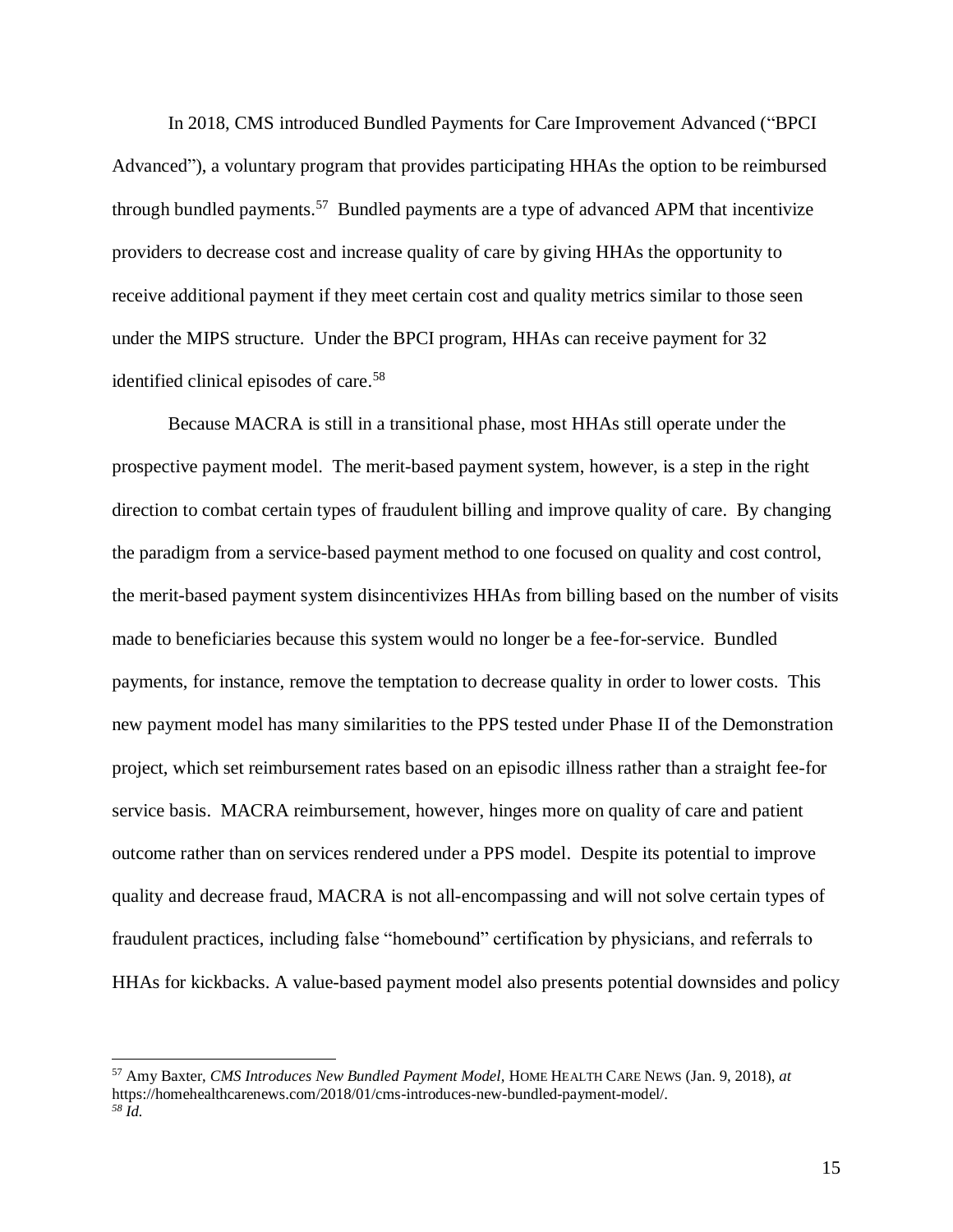concerns. As home health services have invariably switched from a post-acute service to a longer term, chronic disease care service, HHAs would be forced to demonstrate high-quality care for patients with conditions that may show little improvement from medical care and may even be incurable. As a result, it may be difficult to completely transition HHAs from utilizing prospective payment systems to APM models without structural changes to the HHAs themselves.

In addition to reforming the reimbursement model, the Obama Administration renewed the focus on regulatory enforcement to hold those in leadership positions more accountable over fraudulent activity. In her 2015 Memo titled "Individual Accountability for Corporate Wrongdoing," Deputy Attorney General Sally Yates outlined six strategies to combat corporate wrongdoing, including fraud in health care:

> (1) in order to qualify for any cooperation credit, corporations must provide to the Department all relevant facts relating to the individuals responsible for the misconduct; (2) criminal and civil corporate investigations should focus on individuals from the inception of the investigation; (3) criminal and civil attorneys handling corporate investigations should be in routine communication with one another; (4) absent extraordinary circumstances or approved departmental policy, the Department will not release culpable individuals from civil or criminal liability when resolving a matter with a corporation; (5) Department attorneys should not resolve matters with a corporation without a clear plan to resolve related individual cases, and should memorialize any declinations as to individuals in such cases; and (6) civil attorneys should consistently focus on individuals as well as the company and evaluate whether to bring suit.<sup>59</sup>

<sup>59</sup> Sally Quillian Yates, *Individual Accountability for Corporate Wrongdoing*, U.S. DEP'T OF JUST.: OFFICE OF DEPUTY ATT'Y GEN. (Sept. 9, 2015), *at* https://www.justice.gov/archives/dag/file/769036/download.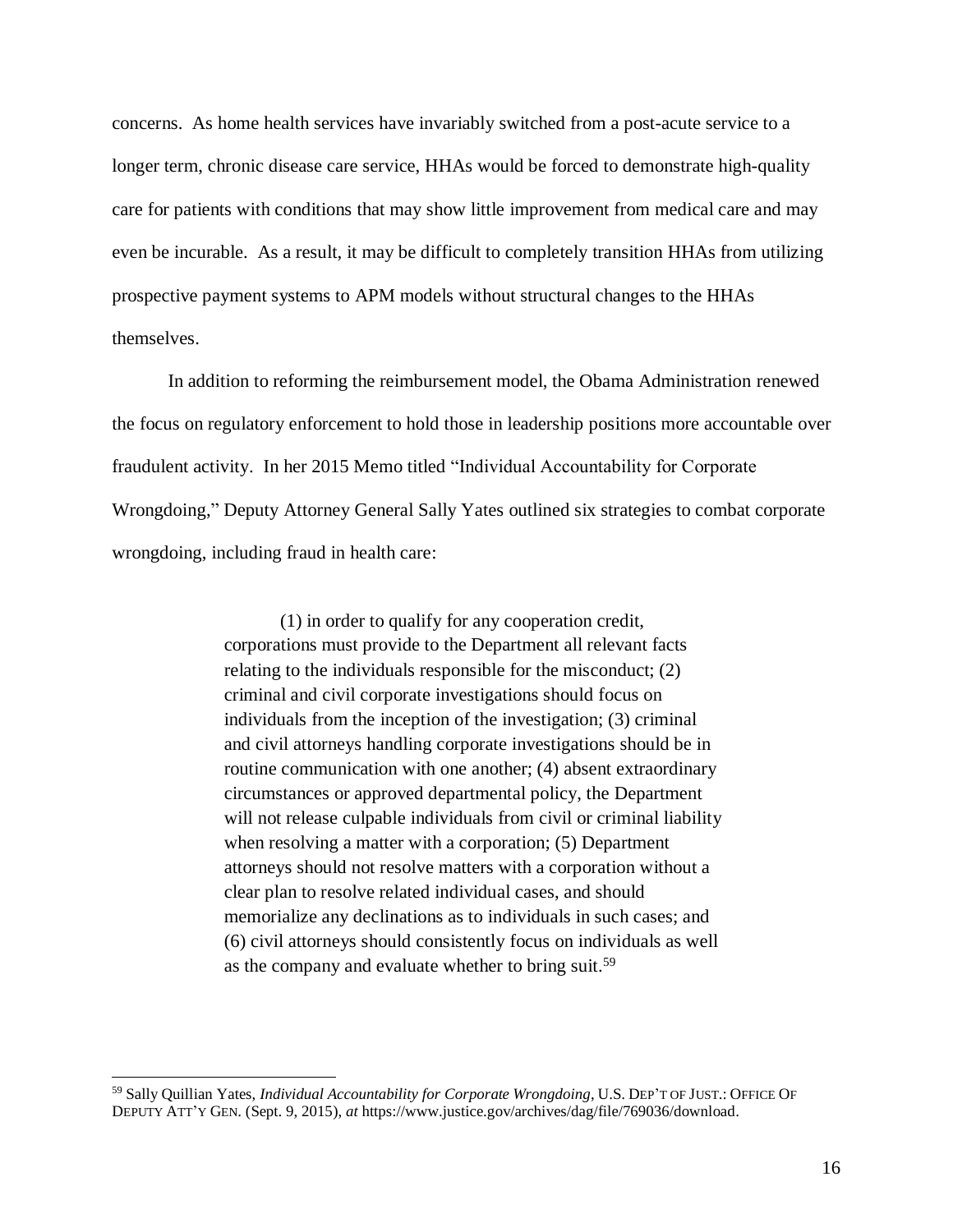In addition to holding wrongdoers more accountable, the Yates memo also brought about an increased government focus on medical necessity cases. Medical treatments fell under heavy scrutiny with the help of big data analytics and auditors began to ascertain the necessity of such treatments and procedures. Moreover, the government readily held the organization, in addition to the individual provider, liable for these fraudulent practices. Despite these new initiatives, however, the Trump administration may have stalled the momentum on the increased focus on executive and corporate accountability. While the Yates Memo remains intact, money recouped from health care fraud declined in 2018 from recent years.<sup>60</sup>

More recently, CMS issued a final rule on face-to-face requirements for home health services effective July 1, 2016.<sup>61</sup> This new regulation requires physicians to document face-toface encounters, including telehealth services, with the Medicaid beneficiary for the authorization of home health services within certain timeframe. 62

In addition to recent rules and regulations designed to disincentivize fraudulent activity, increased enforcement capabilities were spearheaded by Sally Yates and the DOJ to increase enforcement capabilities amongst various federal agencies. Of these federal agencies, the Health and Human Service Office of Inspector General ("HHS-OIG") plays the most prominent role in combating fraud and abuse, with a substantial amount of its resources going towards Medicare and Medicaid oversight.<sup>63</sup> Since its inception in early 2007, HHS-OIG has improved its capabilities through the use of Medicare Fraud Strike Force teams. These units of HHS-OIG

<sup>60</sup> Sam Skolnik, *Yates Memo Faces Uncertain Fate Under Trump, Attorney Says*, BLOOMBERG: GOVERNMENT (June 2, 2017), *at* https://www.bna.com/yates-memo-faces-n73014453088/.

<sup>61</sup> FEDERAL REGISTER, *Medicaid Program; Face-to-Face Requirements for Home Health Services; Policy Changes and Clarifications Related to Home Health* (2016), *at* https://www.federalregister.gov/documents/2016/02/02/2016- 01585/medicaid-program-face-to-face-requirements-for-home-health-services-policy-changes-and. <sup>62</sup> *Id.*

<sup>63</sup> HHS OFFICE OF INSPECTOR GENERAL**,** *Why is HHS OIG a Good Investment?,* https://oig.hhs.gov/ (last visited May 28, 2019).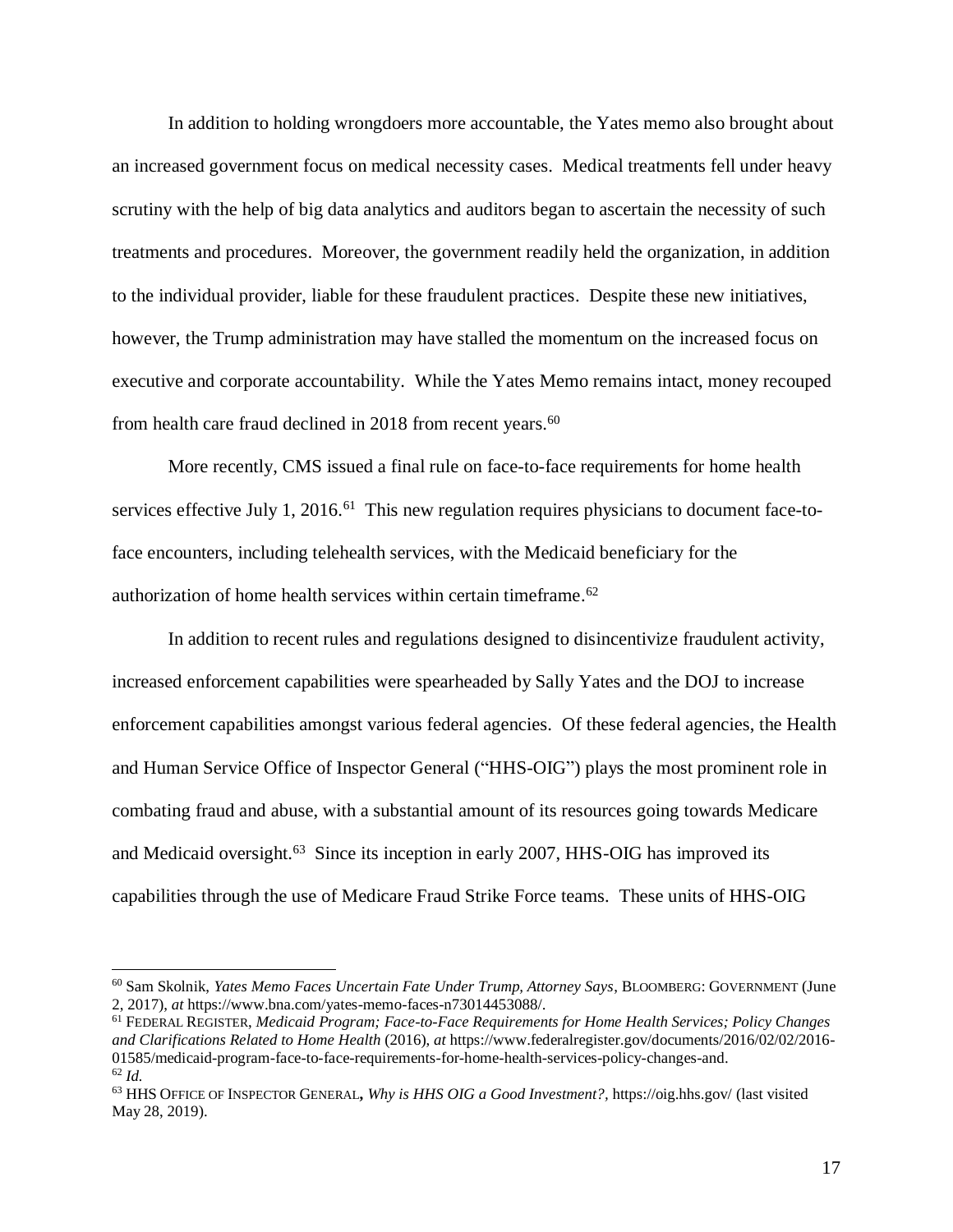investigators combine data analytics and collaborate with the FBI and other federal agencies, state, and local law enforcement to identify health care fraud, waste, and abuse.<sup>64</sup> Moreover, these teams are strategically based in locations that typically include endemic levels of home health care fraud, such as Los Angeles, Chicago, and various cities in Florida.<sup>65</sup> Credible allegations of fraudulent practices are subsequently referred to CMS, who then have the ability to immediately suspend Medicare payments to the perpetrators identified by strike force teams.<sup>66</sup> Since their inception, these units have been relatively successful: strike force teams operating in 12 different cities have since charged over 4,000 defendants who have collectively billed Medicare a total of over \$14 billion.<sup>67</sup>

#### **III. Solutions to Decrease Fraud and Improve Care**

Methods to combat fraud and abuse within home health care face unique challenges, not the least of which are HIPAA and privacy concerns, political uncertainties, difficulties of proving intentional – therefore fraudulent – conduct, and the difficulties of auditing HHAs in general. Despite past and current efforts to combat fraud by restructuring payment structures, increasing the number of audits and penalties, and other forms of regulation, fraud remains an elusive opponent to tackle through reactive means in home health. No "one-size-fits-all" solution exists to curb fraud and reduce cost in home health care. Any solutions should be within the spirit and confines of the Institute for Healthcare Improvement's *Triple Aim* initiative to improve the patient experience of care, the health of populations, and reducing the per capita cost

 $\overline{a}$ 

<sup>64</sup> OIG, *Medicare Fraud Strike Force*, https://oig.hhs.gov/fraud/strike-force/ (last visited Dec. 8, 2018). <sup>65</sup> *Id*.

<sup>66</sup> *Id*.

<sup>67</sup> Robert Holly, *Home Health Agency Owners Sentenced to Prison: Ordered to Pay \$14.1M for Fraud*, HOME HEALTH CARE NEWS (Oct. 21, 2018), https://homehealthcarenews.com/2018/10/home-health-agency-ownerssentenced-to-prison-ordered-to-pay-14-1m-for-fraud/.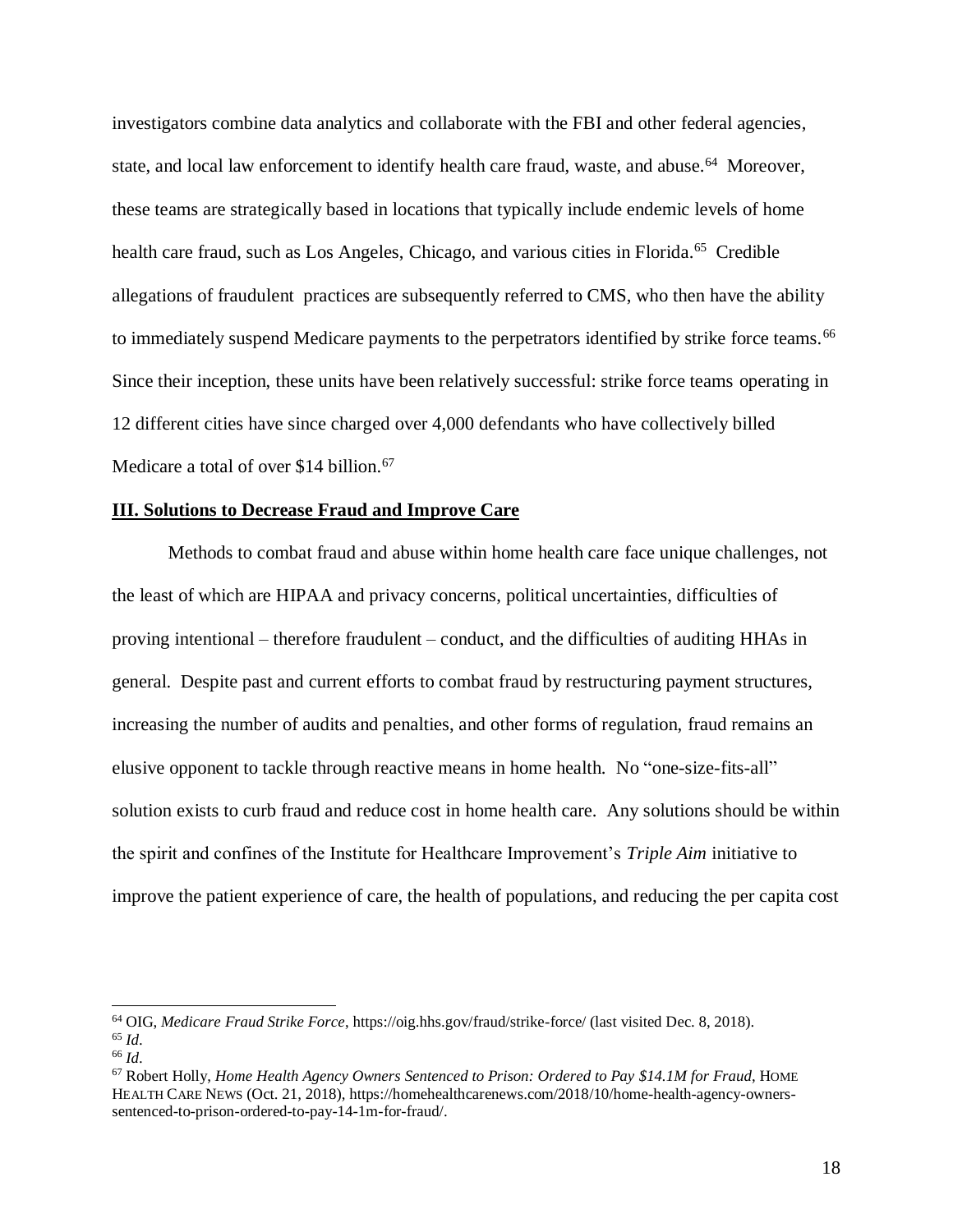of health care.<sup>68</sup> Home health care may require a patchwork of solutions including, organizational structural reforms of HHAs to integrated health care systems, a commitment by the current administration to maintain vigilance in holding individual executives more accountable for fraudulent practices, continuing the recent trend towards a value-based payment model, and rolling back some of the initial problems created by the *Duggan* Court ruling and Omnibus Act. Other possible solutions will be addressed later in this article, such as mandating co-payments for health care services or even transferring patients with chronic conditions from home health care to nursing homes, but should not be implemented for a number of reasons.

#### *Integrated Health Care Systems*

The American health care system is a patchwork of fragmented industries and organizations that needlessly increase administrative costs and decreases competition, cause quality of care to suffer, and potentially hamper overall transparency for government regulators and auditors. The best long-term solution to increase the quality of home health and decrease fraud is to implement an Integrated Delivery System ("IDS"). An IDS involves integrating HHAs with other providers to be a part of a larger industry trend of merging and consolidating providers. An IDS that increases cooperation and improves transitional care amongst hospitals, home health, hospice, and other health care services promise to solve major structural issues in home health that enable fraud. IDSs may be diverse in organizational structure and there is no clear definition on what constitutes an IDS. $^{69}$  By better integrating the chain of health care between hospitals and providing various incentives to home health agencies, the system may help avoid some of the pitfalls that have long been endemic in home health care, including illegal

<sup>68</sup> INST. FOR HEALTH CARE IMPROVEMENT, *The IHI Triple Aim*,

http://www.ihi.org/Engage/Initiatives/TripleAim/Pages/default.aspx (last visited Apr. 27, 2018).

<sup>69</sup> Wenke Hwang et al., *Effects of Integrated Delivery System on Cost and Quality,* 19(5) THE AM. J. OF MANAGED CARE 175 (2013).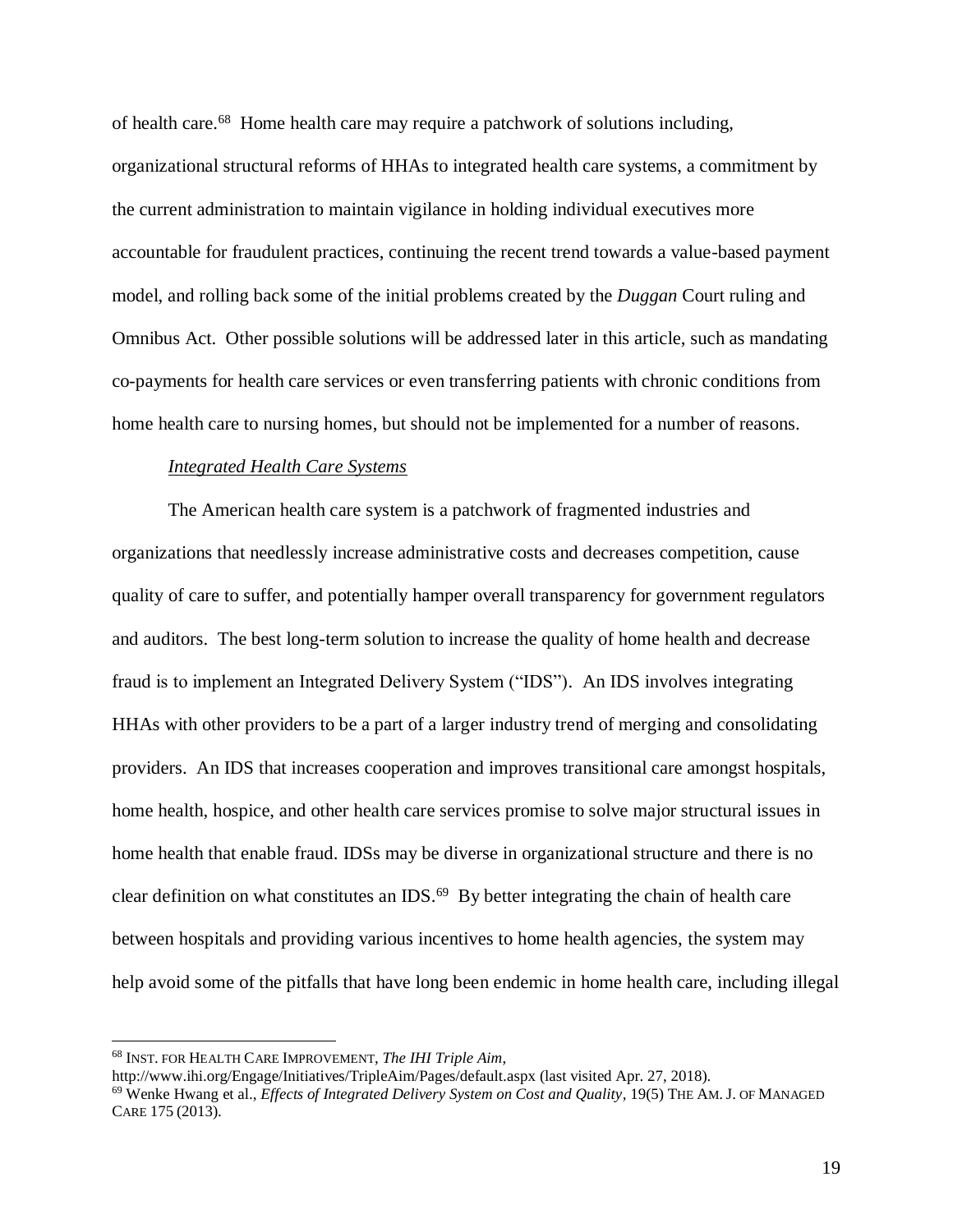kickbacks for patient referrals and false homebound certification. The most common IDS model is the Accountable Care Organization ("ACO"), in which health care providers voluntarily join together to provide coordinated care.<sup>70</sup> Similar to the BPCI Advanced program for participating HHAs, Medicare ACOs are typically reimbursed through bundled payments where reimbursement rates are determined based on cost and quality metrics.<sup>71</sup> Other test models considered for better integration include the Community-Based care Transitions Program ("CCTP"), the Geriatric Resources for Assessment and Care of Elders, and Independence at Home.<sup>72</sup>

Created under § 3026 of the ACA, the CCTP tests integration models designed to improve the transition between hospitals and other settings like home health care in order to reduce readmission for high-risk Medicare beneficiaries and to document measurable savings to Medicare.<sup>73</sup> Community-based organizations, or CBOs, offer transitional care services to lower costs and improve quality of care. These organizations focus on social determinants to improve health outcomes by providing access to housing, transportation, healthy food, and employment opportunities.<sup>74</sup> Although relatively new, these organizations have increased awareness within the health care industry on the role social determinants play in overall health. HHAs that have transitioned to a value-based payment model should consider partnering with CBOs as it would improve quality of care and incentivize payment under bundled payments and other value-based

<sup>70</sup> CMS.GOV, *Accountable Care Organizations* (Mar. 8, 2018), *at* https://www.cms.gov/Medicare/Medicare-Fee-for-Service-Payment/ACO/.

<sup>71</sup> *Id*.

<sup>72</sup> VICTORIA WEISFELD & TRACY A. LUSTIG., THE FUTURE OF HOME HEALTH CARE: WORKSHOP SUMMARY, INST. OF MED. & NAT'L RES. COUNCIL 68-71, (2015).

<sup>73</sup> CMS.GOV, *Community-based Care Transitions Program*, (Jan. 18, 2018), *at*  https://innovation.cms.gov/initiatives/CCTP/.

<sup>74</sup> Biana Freda, *Partnering to Improve Population Health: Exploring Effective Community-Based Organization and Health Care Models*, CTR. FOR HEALTH CARE STRATEGIES (Jan. 9, 2017), *at* https://www.chcs.org/partneringimprove-population-health-exploring-effective-community-based-organization-health-care-models/.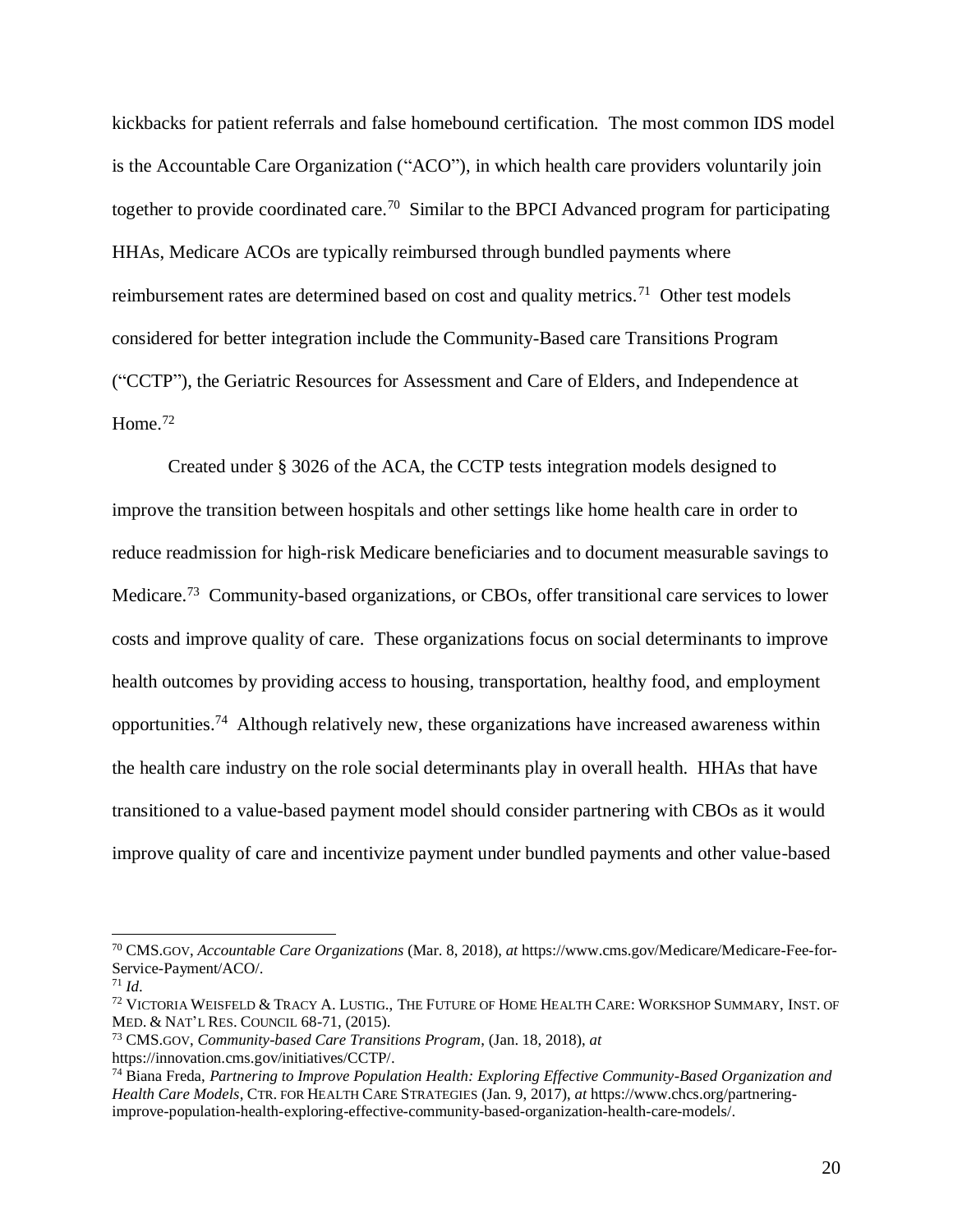payment models.<sup>75</sup> Not only does an increased focus on quality generally tend to decrease incentives to commit fraud, but the partnering CBO would refer a steady stream of patients to the HHA.

Under the Geriatric Resources for Assessment and Care of Elders ("GRACE") model, support teams comprised of nurse practitioners and social workers meet with the elderly patient to conduct an initial assessment. This team then meets with a larger GRACE interdisciplinary team consisting of a geriatrician, pharmacist, physical therapist, mental health social worker, and a community-based liaison to develop an individualized care plan alongside with the patient's primary care physician. By maintaining an electronic medical record and longitudinal tracking system, the GRACE support team coordinates and implements the plan across multiple sites of care. This is an effective model to combat fraud in home health for several reasons. By having a team create an individualized prospective plan of care for the patient, the number of medically unnecessary treatments and hospital readmission rates will decrease.<sup>76</sup> While a GRACE model is ultimately cost-neutral compared to usual care patients, it does improve quality care while weeding out fraudulent providers through an atmosphere of cross-verification and transparency created through a team setting.<sup>77</sup>

Independence at Home Demonstration ("IHD") is another model whereby home-based primary care teams, at the direction of physicians and nurse practitioners, provide comprehensive

<sup>75</sup> Nora Super et. al, *Health Care and Community Based Organizations Have Finally Begun Partnering to Integrate Health and Long-Term Care,* HEALTH AFF., (Feb. 2, 2018), *at*

https://www.healthaffairs.org/do/10.1377/hblog20180130.620899/full/.

<sup>75</sup> Steven R. Counsell et al, *Geriatric Resources for Assessment and Care of Elders (GRACE): A New Model of Primary Care for Low-Income Seniors,* 54(7) J. AM. GERIATRIC SOC. 1136 (2006). <sup>76</sup> *Id.* 

<sup>77</sup> Steven R. Counsell et. al, *Cost Analysis of the Geriatric Resources for Assessment and Care of Elders Care Management Intervention,* 57(8) J. AM. GERIATRIC SOC. 1420 (July 29, 2009).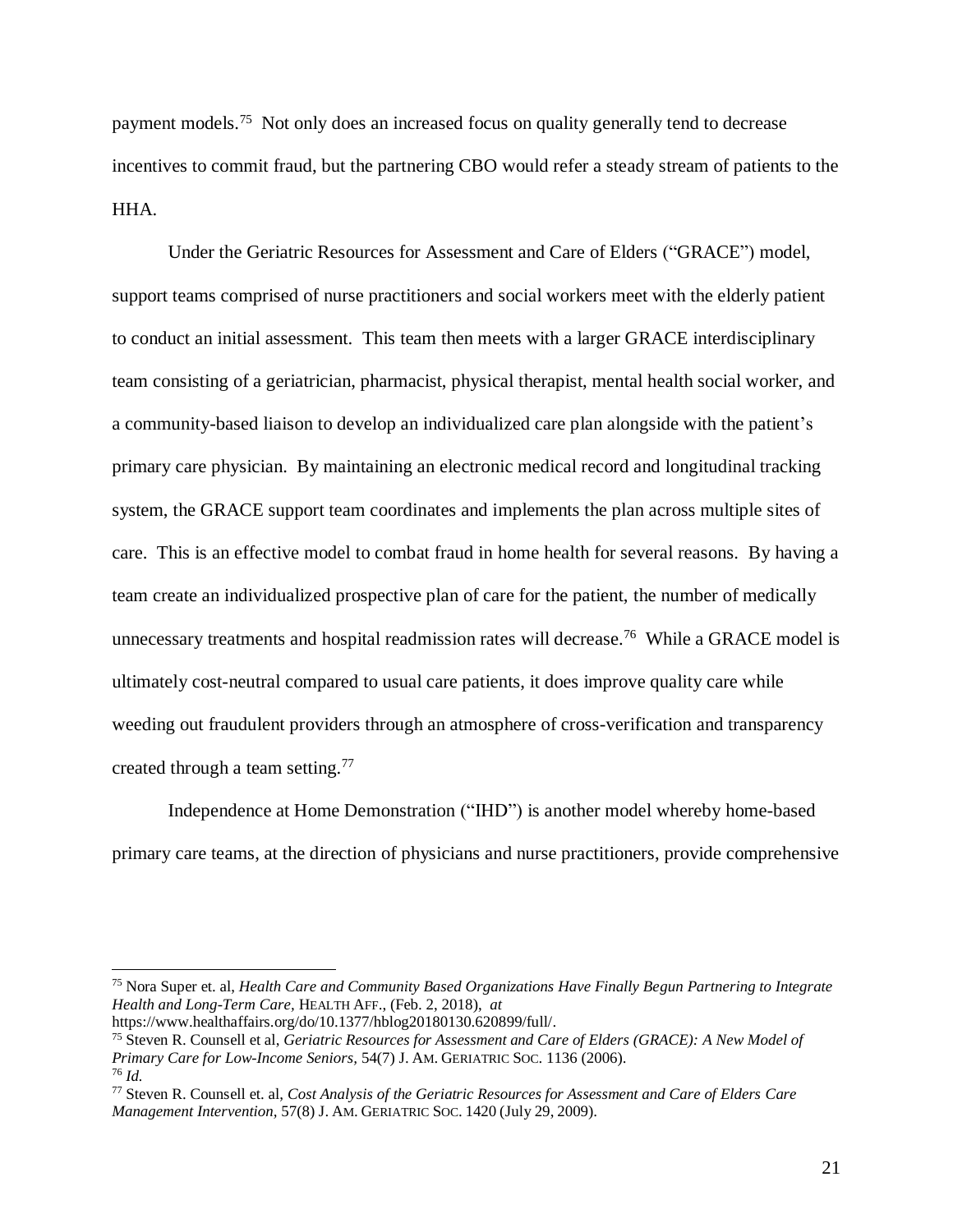medical care to patients with multiple chronic conditions.<sup>78</sup> Similar to the MACRA value-based payment structure, IHDs would reward health care providers that provide high quality care while reducing cost. Such an organization would need experience in providing home-based primary care to patients with multiple chronic conditions and service at least 200 eligible beneficiaries.<sup>79</sup> The primary care teams would include physician assistants, pharmacists, social workers, and other staff to create a care plan for the patient. According to test results garnered by CMS, this is an effective model that provides more comprehensive care to the individual while decreasing cost.

#### *Committing to the Yates Memo*

In addition to changing the overall structure of organizations, providing home health services, and improving integration, the government must also ensure the continuation of regulations already in place. The Yates Memo helped hold organizations and individual leaders, including corporate directors and executives, more accountable for fraudulent business activity. 80 While increasing accountability for HHA leaders does not automatically reduce fraud within their organizations, a strong correlation exists between bad actor executives and organizations that tend to commit fraud. Recent settlements with health care providers include government announcements emphasizing the inclusion of corporate leaders in the resolutions, reminiscent of policy changes promulgated by the Yates Memo.<sup>81</sup> Some recent individual punishments include fines in excess of \$1 million and multi-year exclusions from participating in federal health care programs.<sup>82</sup> Leaders can no longer "look the other way" without risking severe penalties and

<sup>78</sup> CMS.GOV. *Independence at Home Demonstration*, *at* https://innovation.cms.gov/initiatives/independence-athome/ (last visited Jan. 3, 2019).

<sup>79</sup> *Id.*

<sup>80</sup> Tony Maida & Rebecca C. Martin, *One Year Later: The Yates Memo, False Claims Act, and Director & Executive Liability*, MCDERMOTT WILL & EMERY LLP (Oct. 11, 2016).

<sup>81</sup> *Id*. <sup>82</sup> *Id*.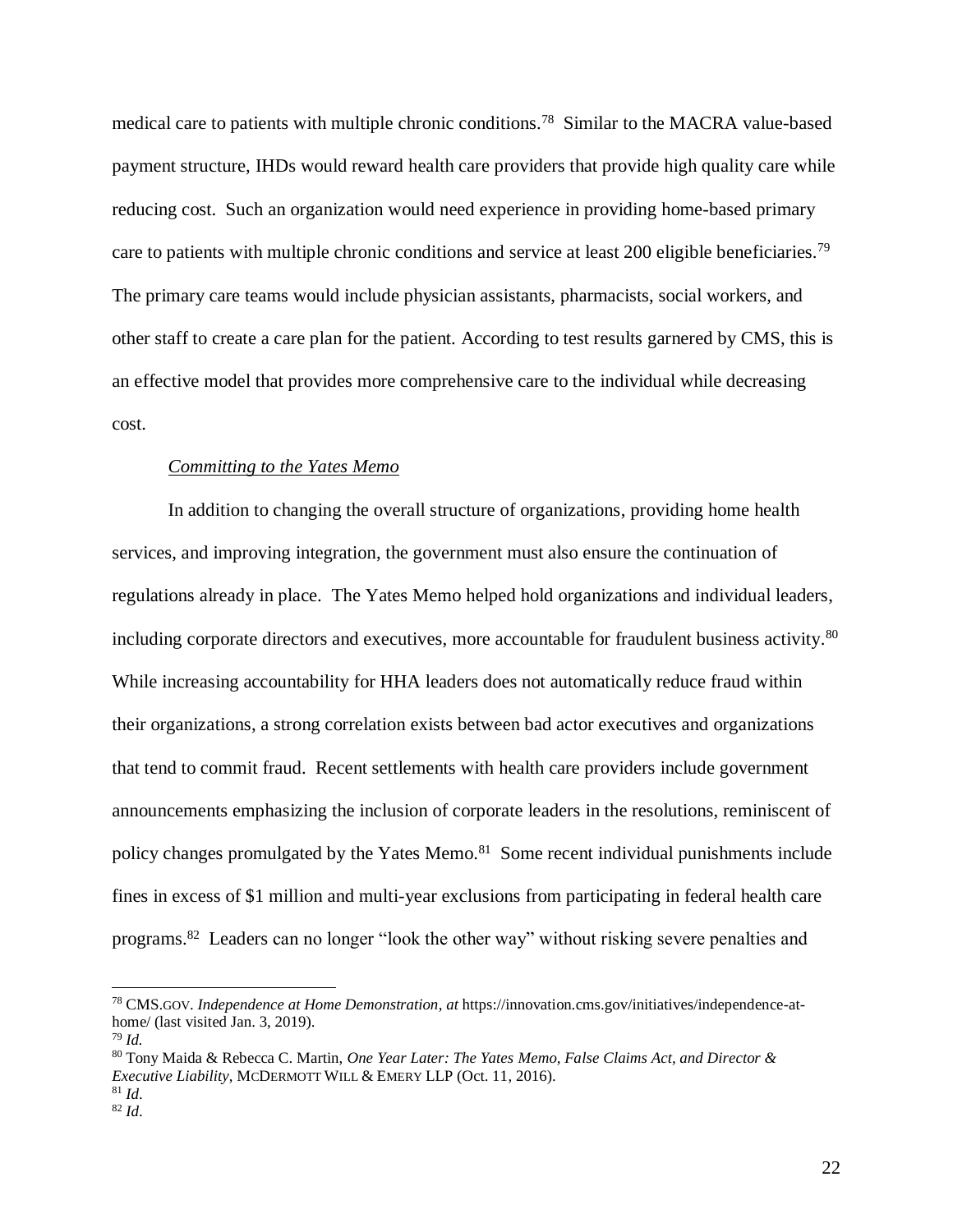public exposure. With the uncertainty and lack of clear direction under the Trump administration over maintaining these policy changes, a renewed focus on holding individuals, as well as organizations, accountable for fraudulent practices is imperative. Maintaining HHS strike force teams, thorough audits, and focusing on big data go hand in hand with individual accountability and the need for regulatory enforcement.

## *Rethinking Duggan*

Another major consideration is re-assessing the main cause for the expanded scope and size of home health care in the first place. Indeed, home health care did not present much of a problem until its emphasis switched from short-term care to the care of patients with chronic conditions. Legislation could be introduced to override or correct for the holding in *Duggan v. Bowen*, which essentially eliminated the "part-time or intermittent" requirement. By imposing stricter limits on the number of visits organizations can make in a week, home health services would be forced to provide better quality care during the visits they do make. With the transition to a value-based payment model, however, such an imposition would be less necessary if the goal is to disincentivize HHAs from performing medically unnecessary procedures. Reestablishing a stricter limit would also hamper integrated delivery system models, such as the Independence at Home demonstration, that are designed to provide more comprehensive care while lowering costs. Prior to the Omnibus Act and the holding in *Duggan v. Bowen*, visitation limits to four times per week and 100-visits per episode, limited the profit motive for HHAs and made medical services more efficient. Re-establishing these limitations, however, would exclude patients from cost-effective, higher quality benefits home health services may provide for chronically ill patients that require constant visitation by aides and medical personnel.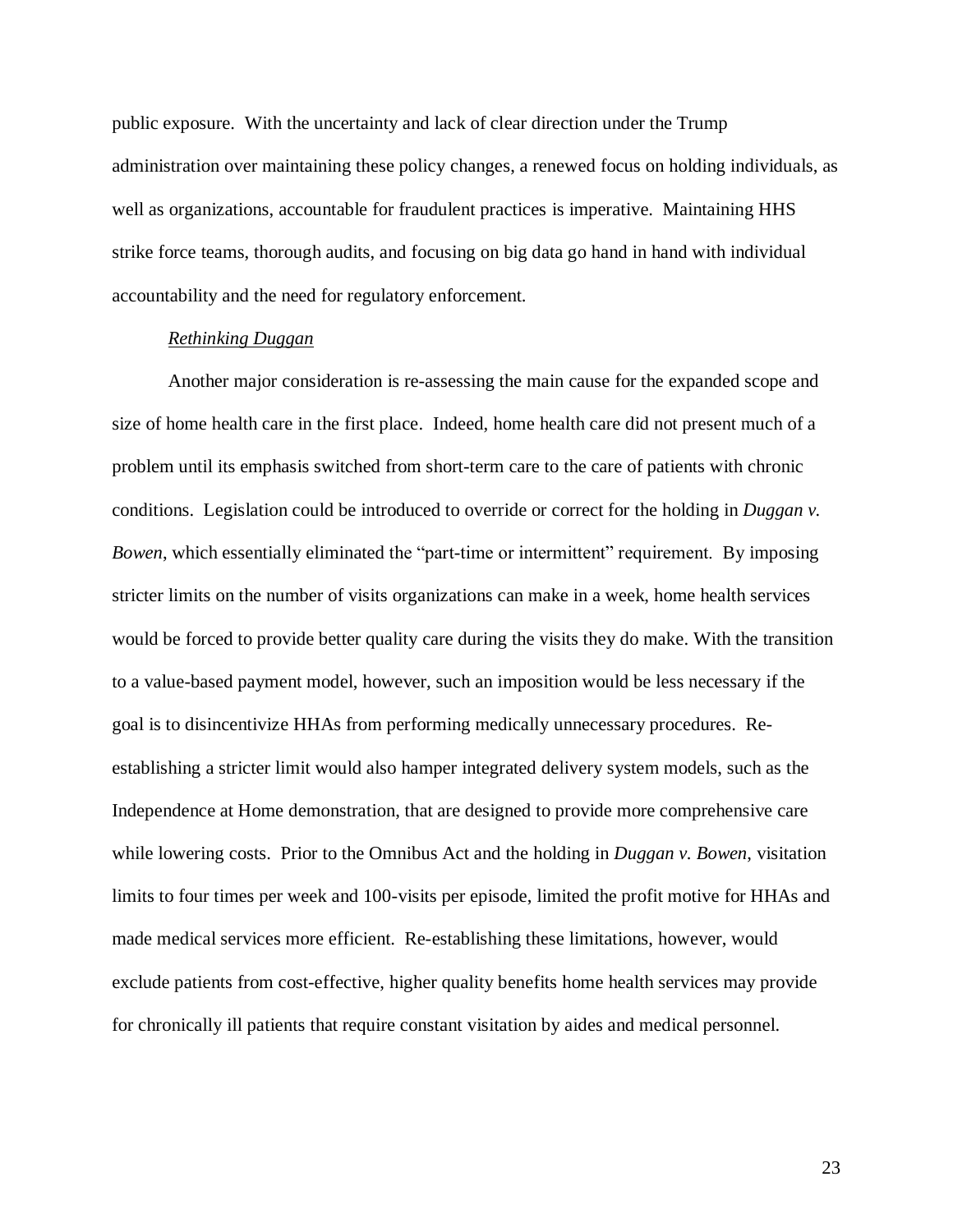## *Other Proposed Solutions that Should Not be Implemented*

One potential solution, posed by both political parties and various scholars, is to require beneficiary co-payments. As an area of health care fully covered by Medicare, some believe that creating a small financial burden would simultaneously decrease the overall number of home health participants and make those that already receive home health services more conscious about how their copayments are spent. Though theoretically possible, studies show that this cost-sharing scheme would not deter individuals from home health care and would only increase the financial burden of an increasingly elderly and sick population.<sup>83</sup> In any case, benefits derived from this cost-sharing scheme would only constitute marginal benefits that may not be worth the cost of placing financial burdens on patients. Other remedies, including other costsaving measures, may more effectively curb fraud and abuse without imposing a financial burden on beneficiaries or decreasing the quality of home health care.

Another possible solution is to transfer home service patients, especially those with chronic conditions, to other Medicare and Medicaid services like nursing home facilities and hospitals. In terms of combating fraud, arguments can be made that auditing for fraudulent practices would be easier with a centralized location where an auditor can more readily interrogate patients and staff of the facility. Despite catering to a similar demographic, elderly patients with chronic conditions, nursing homes and home health care currently serve two distinct, albeit similar, purposes. A patient qualifies for nursing care when they are a hospital inpatient for over three days, are certified by the physician that skilled daily care is required, and

<sup>83</sup> David Orenstein, *Copays Don't Reduce Cost of Medicare Home Health Care, Study Shows*, BROWN U. (May 8, 2008), https://news.brown.edu/articles/2017/05/copays; *see generally* Qijuan Li, et. al, *Association of Cost Sharing With Use of Home Health Services Among Medicare Advantage Enrollees,* 177(7) JAMA INTERN MED. 1012 (July 2017).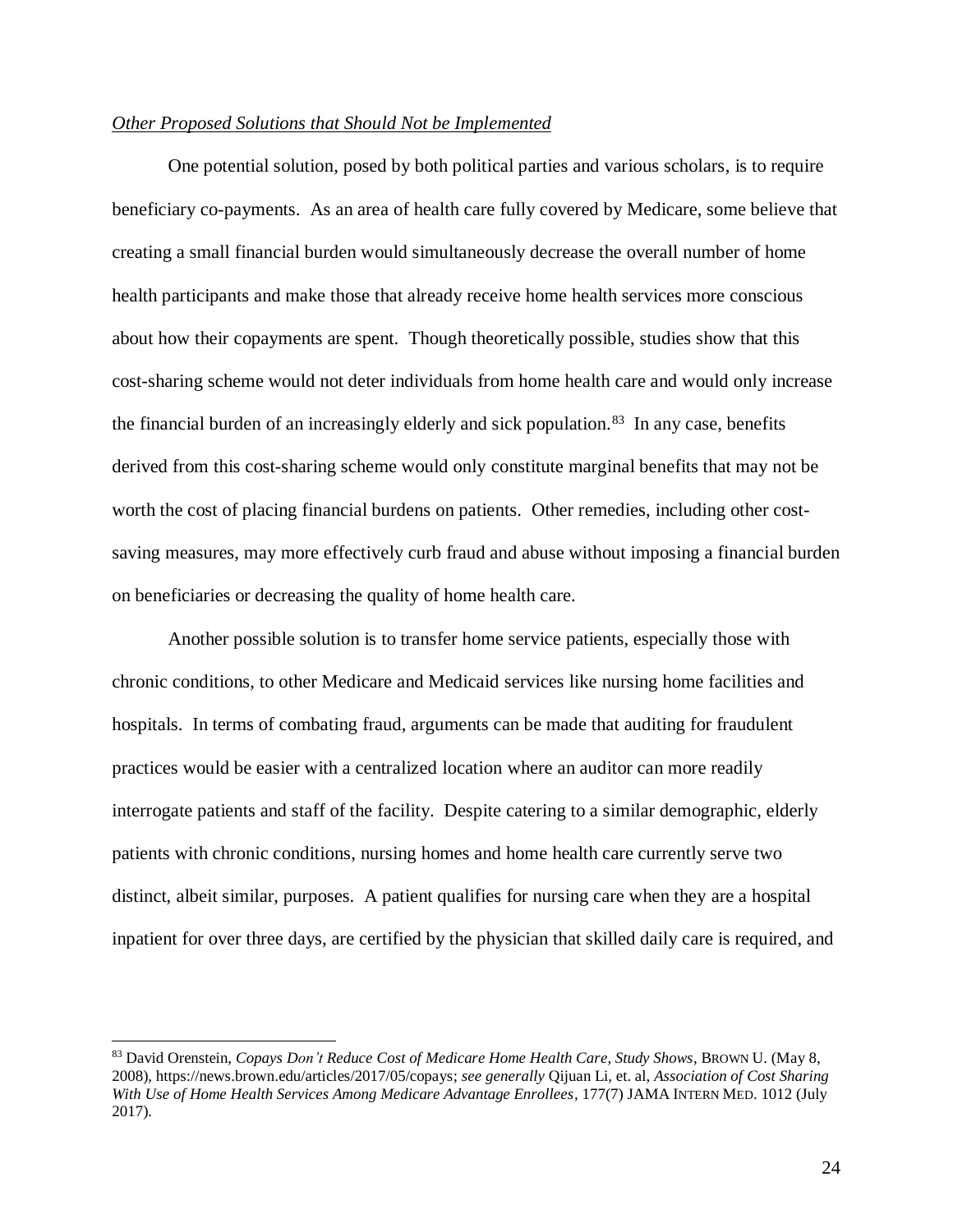care is delivered by skilled nursing or rehabilitation staff.<sup>84</sup> In other words, nursing homes are meant to provide 24/7 care, which includes assisted living services beyond the medical care a resident ordinarily receives. The other primary difference between nursing home and home care is the method of payment: Medicare typically covers home services while Medicaid generally reimburses for nursing home care. While reimbursement rates for Medicaid are considerably lower than Medicare, home health care costs less than many nursing homes or other assistedliving facilities.<sup>85</sup> A patient transfer from HHAs to nursing homes would not be a viable option, given that the ultimate goal is to rein in costs and reduce fraud. Any potential benefit to improve a patient's experience would be negligible compared to the increase in overall costs for medically unnecessary treatment and assisted-living services for patients who only require part time and intermittent care.

While increasing penalties and HHA audits may elicit marginal benefits, they would not solve the systematic root problems of a health care sector originally intended for short-term and acute care at the birth of the Medicare and Medicaid Act. Current penalties are harsh and increasing them will not cause a significant decrease in fraudulent billing. Physicians who falsely certify Medicare beneficiaries for home health care, for instance, are subject to a civil monetary penalty of up to three times the amount of remuneration offered or paid.<sup>86</sup> In addition to treble damages, each additional false claim is subject to up to \$11,000 in fines under the False Claim Act.<sup>87</sup> Thus, a few violations can quickly and drastically increase fines. Imposing harsher penalties may also have the unintended consequence of deterring providers from entering the

<sup>84</sup> EHEALTH MEDICARE, *What's the Difference Between Home Health Care and Nursing Home Care?,* (2018), *at* https://www.ehealthmedicare.com/faq/whats-the-difference-between-home-health-care-and-nursing-home-care/. <sup>85</sup> GEORGETOWN HOME CARE, *How Much Does Home Health Care Cost?* (Aug. 14, 2018),

https://www.georgetownhomecare.com/how-much-does-home-health-care-cost/.

<sup>86</sup> CMS, *supra* note 39, at 10.

<sup>87</sup> *Id.* at 7.